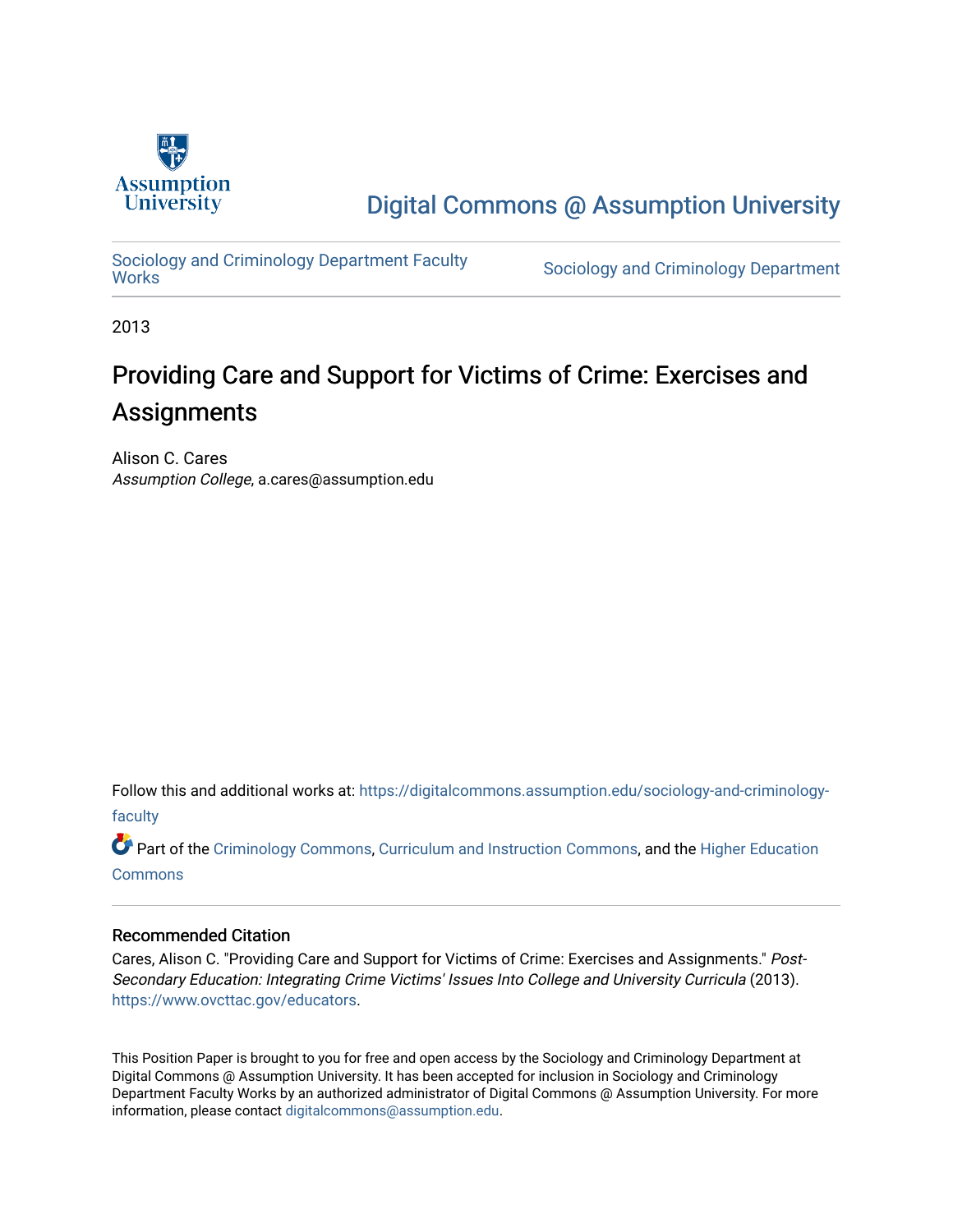### **Providing Care and Support for Victims of Crime**

#### **Exercises and Assignments**

Alison C. Cares, Ph.D., Assumption College

- 1. What Do You Know About Crime and Victimization?
- 2. A Scavenger Hunt for Victim Services
- 3. Caring for Others: Building Empathy Writing Assignment
- 4. CPR Beyond This Classroom: Victim Services Learning and Careers
- 5. Services Evaluation for Victims of Crime
- 6. CPR Guest Speakers
- 7. Being a First Responder: Reaction Paper
- 8. Design Your CPR Plan
- 9. CPR Quiz

To be used with Faculty Guide Eckstein, R. P. (2013) Being a First Responder: Providing Care and Support for Victims of Crime. Lowell, MA: University of Massachusetts Lowell.

This material was developed by the University of Massachusetts Lowell under a cooperative agreement (grant # 2009-VF-GX-K006) with the Office for Victims of Crime, Office of Justice Programs, U.S. Department of Justice. The opinions, findings, and conclusions or recommendations expressed in these guidelines are those of the contributors and do not necessarily represent the official position or policies of the U.S. Department of Justice.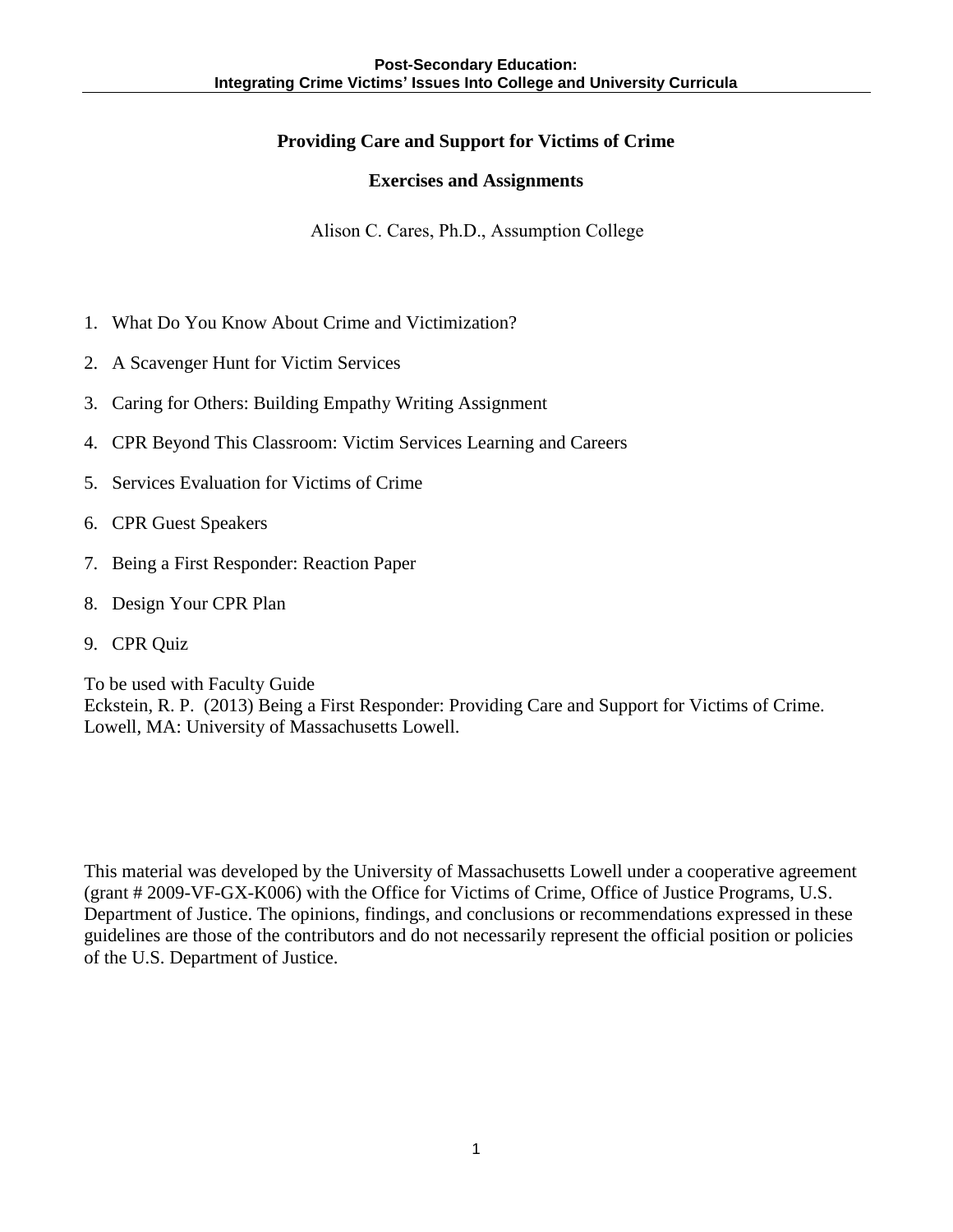### **What Do You Know About Crime and Victimization?**

### **Faculty Guide**

The purpose of this exercise is to help dispel common misunderstandings about the nature and patterns of criminal victimization. Correct answers to questions are provided below, along with supporting information and citations.

This exercise can be administered in a number of formats:

#### **Online (for fully online or blended courses)**

- Ungraded online quiz as a teaching tool
	- $\sim$  For individual learning (correct answers, with explanations, show up after students select their own answers or after the quiz is taken as a whole)
	- $\sim$  For classroom learning faculty can tally answers to help highlight myths and realities of crime and victimization in lecture
- Graded quiz to test knowledge after a lecture and/or reading
	- $\sim$  Anonymous quiz
- **In Class**
	- As a self-graded teaching tool grade yourself as the answers are revealed through lecture
	- Graded quiz to test knowledge after a lecture and/or reading
	- $\bullet$  Ungraded as a class teaching tool pass them in, and use totals to help highlight myths and realities of crime and victimization in lecture
		- $\sim$  Can also be done well using clicker technology for real time results

Other options for adapting this exercise include:

- **Build on this quiz** (additional questions would be needed) to play an in class "quiz show"
- **Adapt assignment** to be an online scavenger hunt for students to find the answers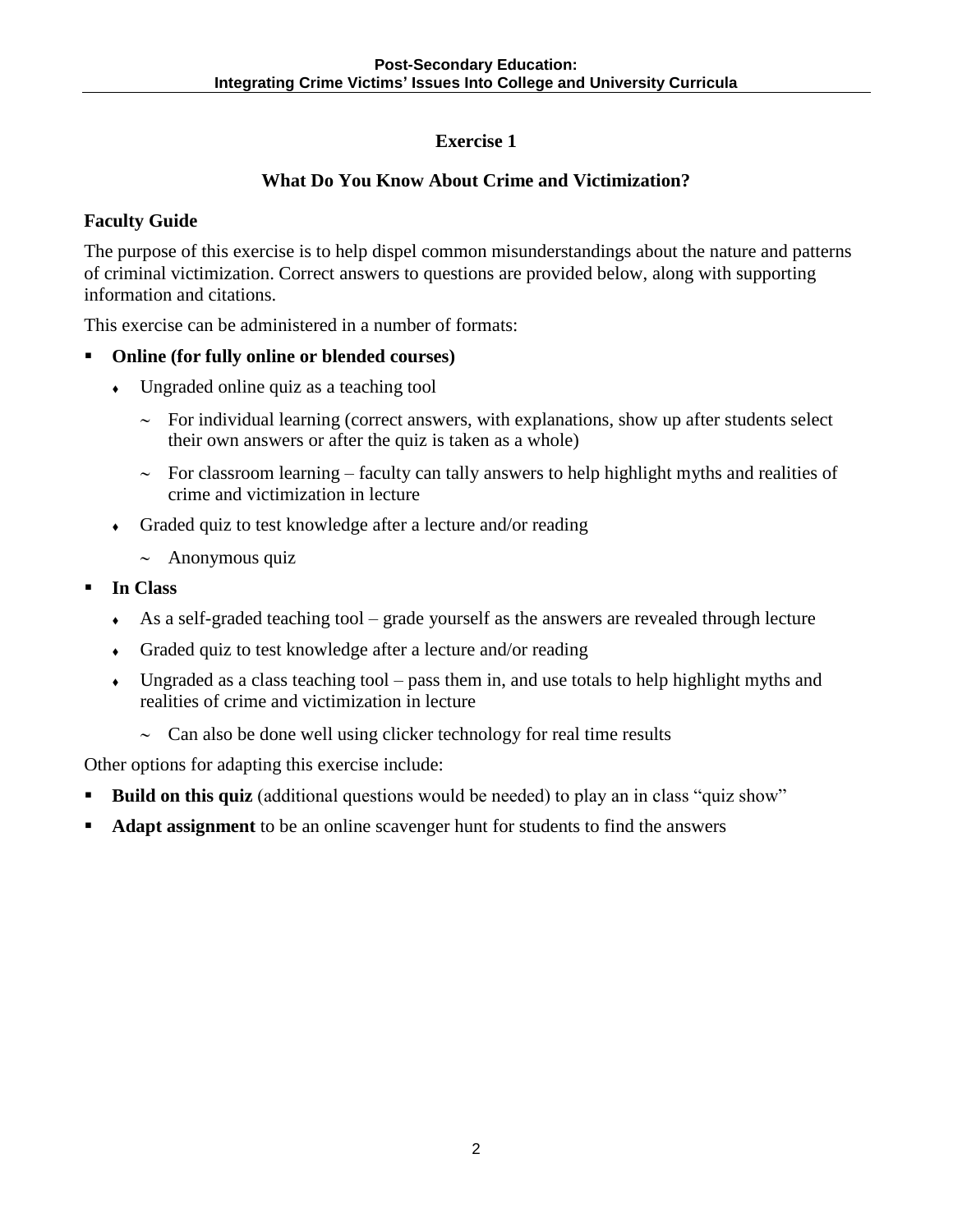Answer Key

Correct answers are indicated in **bold print.** 

1. Which of the following is a true statement?

### **a. Men are more likely than women to be victimized**

- b. Women are more likely than men to be victimized
- c. Men and women are victimized at approximately equal rates

According to the National Crime Victimization Survey (Truman & Planty 2012), in 2011, the rate of violent victimization for males was 25.4 violent victimizations per 1,000 males age 12 or older and the rate of violent victimization for females was 19.8 violent victimizations per 1,000 females age 12 or older. According to the Uniform Crime Reports, Supplementary Homicide Data, in 2011, men were 78 percent of homicide victims and women were 22 percent of homicide victims (http://www.fbi.gov/about-us/cjis/ucr/crime-in-the-u.s/2011/crime-in-the-u.s.-2011/tables/expandedhomicide-data-table-1).

- 2. Which of the following is a true statement?
	- a. Over the last 10 years violent victimization has increased

### **b. Over the last 10 years violent victimization has decreased**

c. Over the last 10 years violent victimization has stayed about the same

According to the National Crime Victimization Survey (Truman & Planty 2012), violent crime rates declined 22 percent between 2002 and 2011.

- 3. Which of the following is a true statement?
	- a. Violent victimization is more common than property victimization

### **b. Property victimization is more common than violent victimization**

c. Violent victimization and property victimization occur in about the same amounts

According to the National Crime Victimization Survey (Truman & Planty 2012), in 2011 there were 5.8 million violent victimizations and 17.1 million property victimizations.

- 4. Which of the following is a true statement?
	- a. Women are more likely to be victimized by a stranger than by someone they know

### **b. Women are more likely to be victimized by someone they know than a stranger**

c. Women are equally likely to be victimized by someone they know or a stranger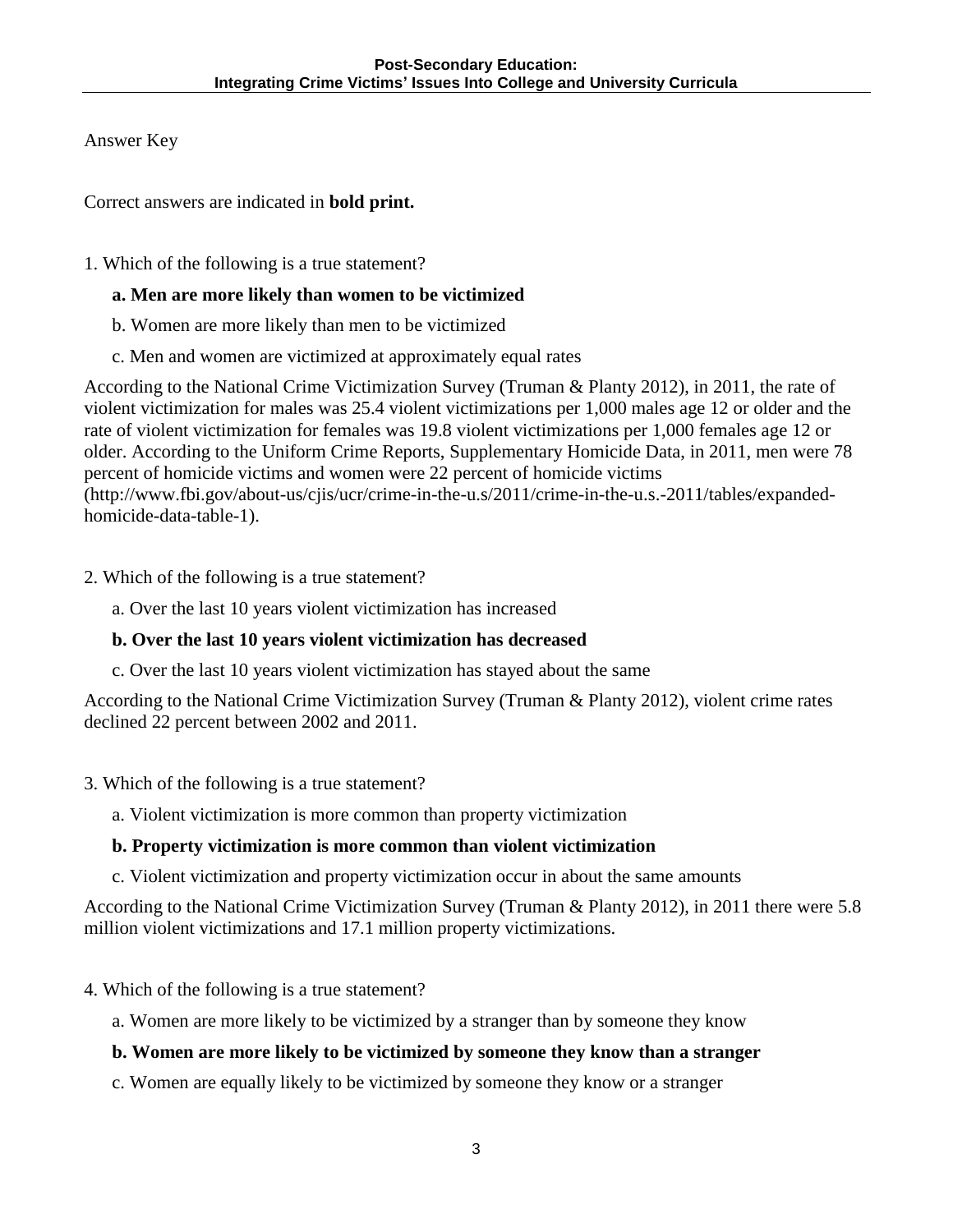According to the National Crime Victimization Survey (Truman, 2011), in 2010 women knew their offenders in 64 percent of violent victimizations.

5. Which of the following is a true statement?

### **a. Men are more likely to be victimized by a stranger than by someone they know**

- b. Men are more likely to be victimized by someone they know than a stranger
- c. Men are equally likely to be victimized by someone they know or a stranger

According to the National Crime Victimization Survey (Truman 2011), in 2010 48 percent of violent victimizations of males were by strangers, and 40 percent were by someone they knew.

- 6. Which of the following is a true statement?
	- a. Whites have higher rates of violent victimization than blacks

#### **b. Blacks have higher rates of violent victimization than whites**

- c. Hispanics have higher rates of violent victimization than Native Americans
- d. Asians have higher rates of violent victimization than Native Americans

According to the National Crime Victimization Survey (Truman & Planty 2012), in 2011 the violent victimization rate was 45.4 violent victimizations per American Indian/Alaska Native age 12 or older, 11.2 per Asian/Native Hawaiian/Other Pacific Islander age 12 or older, 26.4 per black age 12 or older, 23.8 per Hispanic, and 21.5 per white age 12 or older per 1000 persons.

- 7. Which age group experiences the highest rates of violent victimization?
	- a. 12 to 17 years of age

#### **b. 18 to 24 years of age**

- c. 35 to 49 years of age
- d. 65 years or older

According to the National Crime Victimization Survey (Truman & Planty 2012), in 2011, rates of violent victimization declined with age.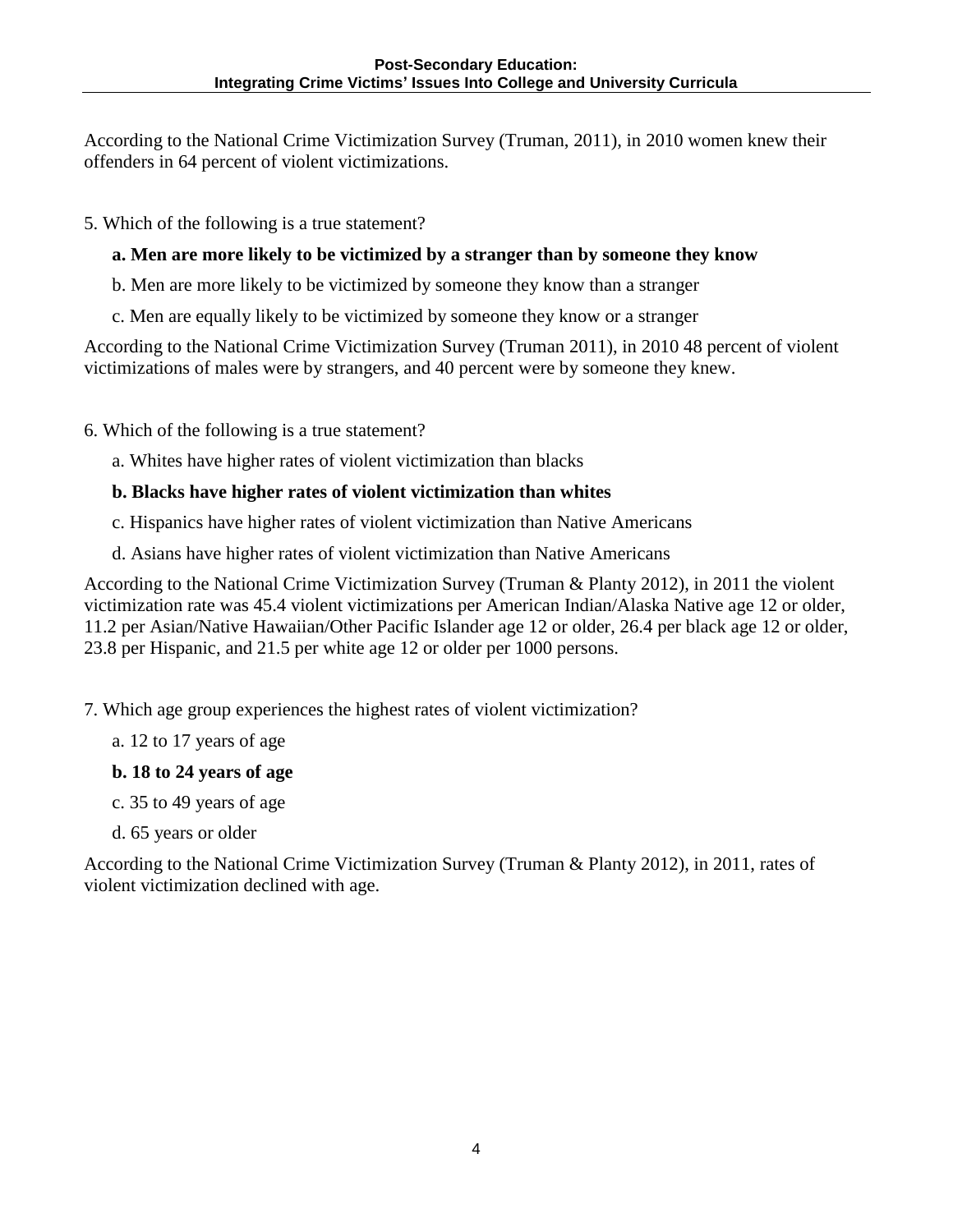| Age         | <b>Rate of Violent Victimization</b> |
|-------------|--------------------------------------|
|             | (per 1,000 People)                   |
| 12 to 17    | 37.7                                 |
| 18 to 24    | 49.0                                 |
| 25 to 34    | 26.5                                 |
| 35 to 49    | 21.9                                 |
| 50 to 64    | 13.0                                 |
| 65 or older | 44                                   |

- 8. Approximately what percent of violent crimes are reported to the police?
	- a. 30%
	- b. 40%
	- **c. 50%**
	- d. 60%

According to the National Crime Victimization Survey (Truman & Planty 2012), in 2011 49 percent of violent crimes were reported to police.

- 9. Approximately what percent of property crimes are reported to the police?
	- a. 30%
	- **b. 40%**
	- c. 50%
	- d. 60%

According to the National Crime Victimization Survey (Truman & Planty 2012), in 2011 37 percent of property crimes were reported to the police.

10. Which of the following is one of the most common reasons given by victims for not reporting victimization to the police?

- a. Did not know how to report
- b. Did not have a phone

#### **c. Did not think the victimization was important enough**

d. Did not like talking to strangers

According to the National Crime Victimization Survey, the second most common reason for not reporting a violent victimization to the police is "not important enough" (Hart & Rennison 2003).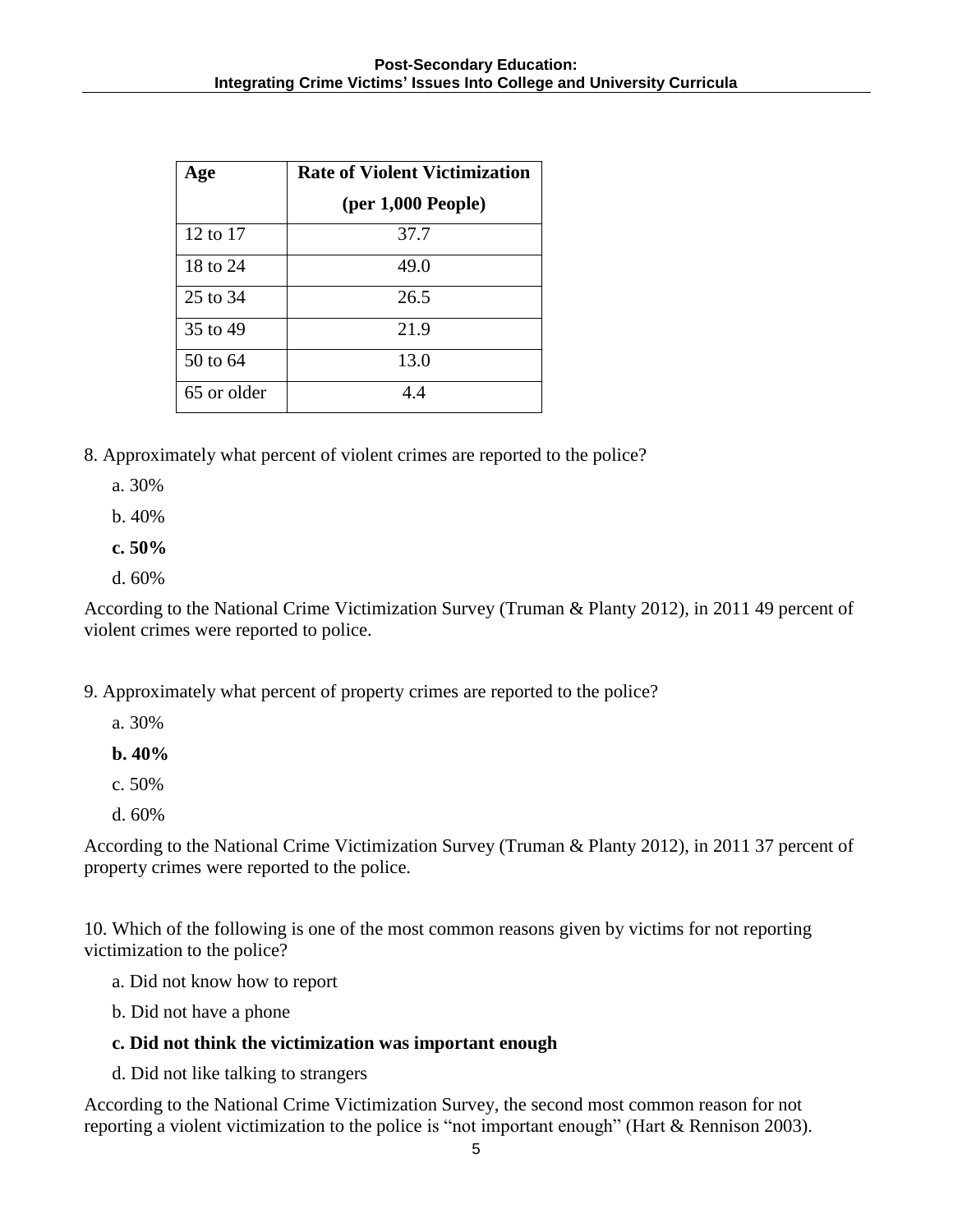### **Works Cited:**

Hart, T.C., & Rennison, C. (2003). *Reporting Crime to the Police, 1992-2000* (NCJ 195710). Washington, D.C.: U.S. Department of Justice, Office of Justice Programs, Bureau of Justice Statistics.

Truman, J.L. (2011). *Criminal Victimization, 2010* (NCJ 235508). Washington, D.C.: U.S. Department of Justice, Office of Justice Programs, Bureau of Justice Statistics.

Truman, J.L., & Planty, M. (2012). *Criminal Victimization, 2011* (NCJ 239437). Washington, D.C.: U.S. Department of Justice, Office of Justice Programs, Bureau of Justice Statistics.

As defined by the National Crime Victimization Survey (NCVS), violent victimization includes aggravated assault, rape and sexual assault, robbery, and simple assault. Property victimization includes burglary, motor vehicle theft, and theft.

To update this quiz annually, the new findings from the previous year's National Crime Victimization Survey are typically released each fall by the Bureau of Justice Statistics (http://bjs.ojp.usdoj.gov/index.cfm?ty=tp&tid=9).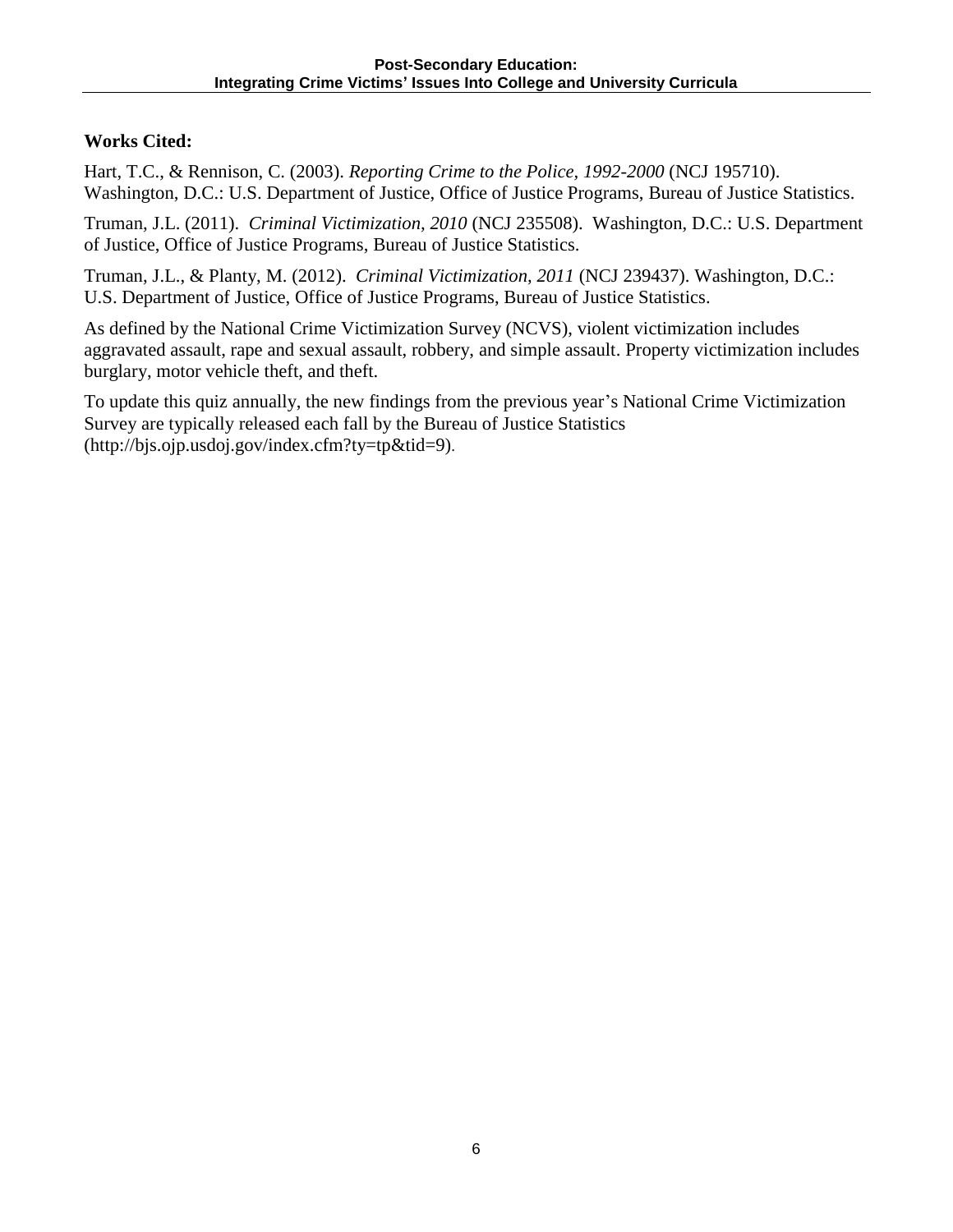### **What Do You Know About Crime and Victimization?**

Circle the correct answer to each question below.

- 1. Which of the following is a true statement?
	- a. Men are more likely than women to be victimized
	- b. Women are more likely than men to be victimized
	- c. Men and women are victimized at approximately equal rates
- 2. Which of the following is a true statement?
	- a. Over the last 10 years violent victimization has increased
	- b. Over the last 10 years violent victimization has decreased
	- c. Over the last 10 years violent victimization has stayed about the same
- 3. Which of the following is a true statement?
	- a. Violent victimization is more common than property victimization
	- b. Property victimization is more common than violent victimization
	- c. Violent victimization and property victimization occur in about the same amounts
- 4. Which of the following is a true statement?
	- a. Women are more likely to be victimized by a stranger than by someone they know
	- b. Women are more likely to be victimized by someone they know than a stranger
	- c. Women are equally likely to be victimized by someone they know or a stranger
- 5. Which of the following is a true statement?
	- a. Men are more likely to be victimized by a stranger than by someone they know
	- b. Men are more likely to be victimized by someone they know than a stranger
	- c. Men are equally likely to be victimized by someone they know or a stranger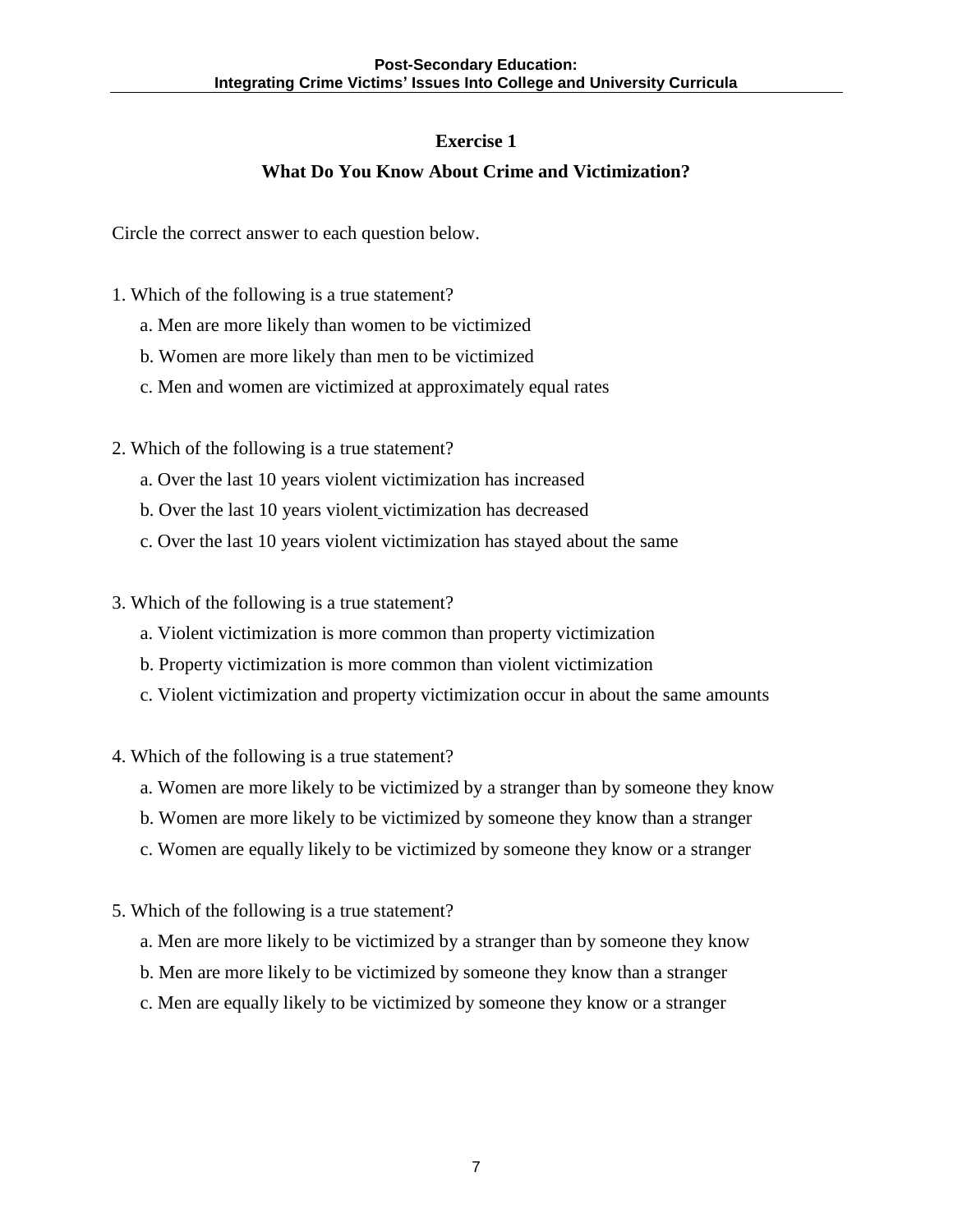- 6. Which of the following is a true statement?
	- a. Whites have higher rates of violent victimization than blacks
	- b. Blacks have higher rates of violent victimization than whites
	- c. Hispanics have higher rates of violent victimization than Native Americans
	- d. Asians have higher rates of violent victimization than Native Americans
- 7. Which age group experiences the highest rates of violent victimization?
	- a. 12 to 17 years of age
	- b. 18 to 24 years of age
	- c. 35 to 49 years of age
	- d. 65 or older
- 8. Approximately what percent of violent crimes are reported to the police?
	- a. 30%
	- b. 40%
	- c. 50%
	- d. 60%

9. Approximately what percent of property crimes are reported to the police?

- a. 30%
- b. 40%
- c. 50%
- d. 60%

10. Which of the following is one of the most common reasons given by victims for not reporting victimization to the police?

- a. Did not know how to report
- b. Did not have a phone
- c. Did not think the victimization was important enough
- d. Did not like talking to strangers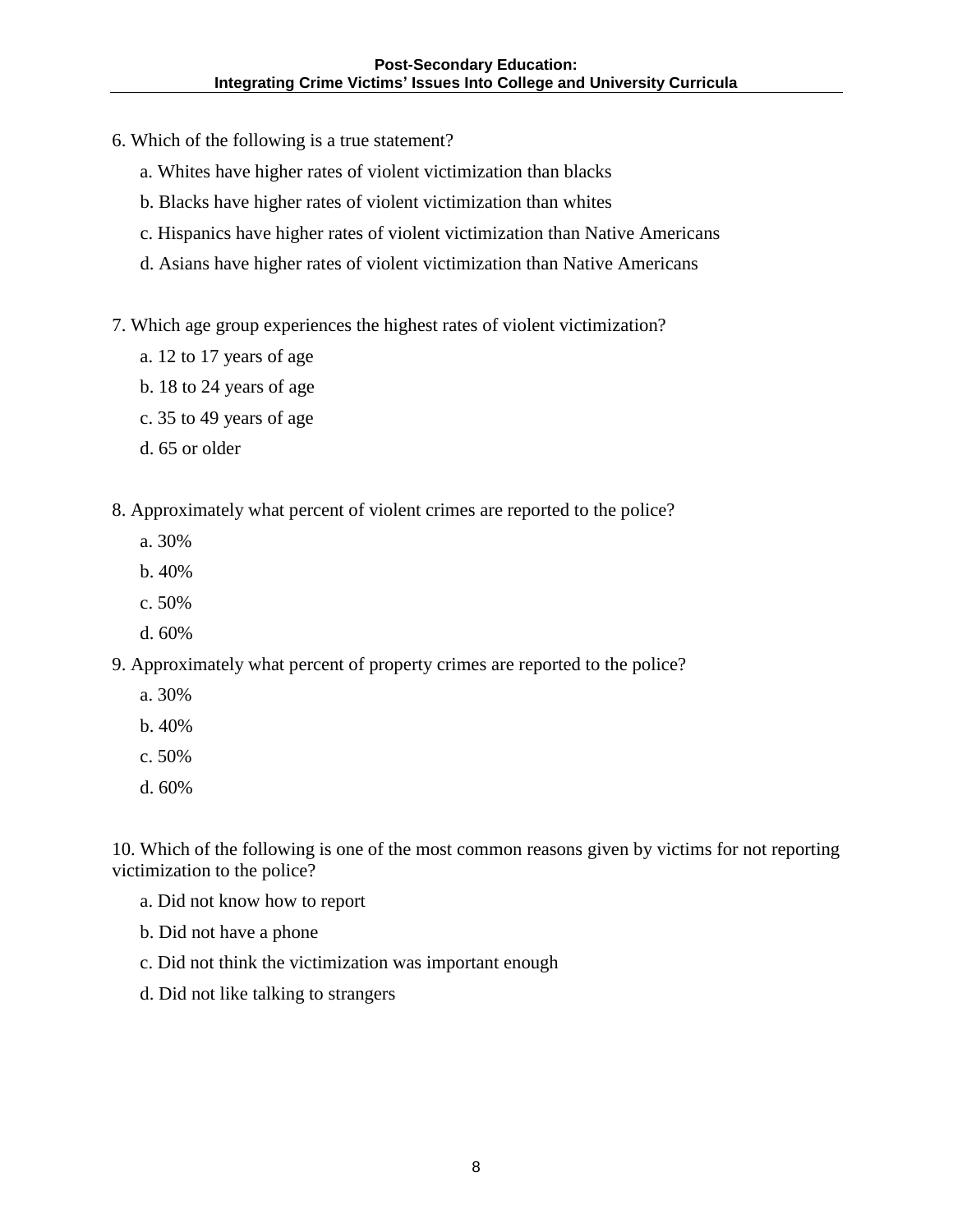### **A Scavenger Hunt for Victim Services**

### **Faculty Guide**

The purpose of this exercise is for students to:

- 1. Learn what resources are available to support victims of crime on campus and in the surrounding community.
- 2. Become familiar with the physical layout of the campus and locations of campus services.

This exercise is designed for an in-person course, but can be adapted to an online course. If adapting to an online course, all scavenger hunt items need to be ones that can be found online. This exercise was designed for the UMass Lowell campus, but can easily be adapted to other campuses.

As faculty adapt this exercise, it is important to structure the assignment in a way that will prevent the people and places on the scavenger hunt from being inundated with questions and scores of students coming to them for the same thing.

An initial helpful step is to notify relevant agencies of the assignment. For the assignment, one option is to divide students up into groups to complete the assignment, instead of having each individual student complete the assignment.

Another option may be to have multiple versions of the assignment so that each group of students gathers information from different resources.

It also may be helpful to provide students with examples of what to say when they call or visit a person or site. This "script" should include that this is part of an assignment for a course and checking that this is an appropriate time to gather information.

Although this exercise can be assigned as an individual or group exercise, encourage students to be creative. The possibilities described below, or others that you or your students think of, can be given as options or the exercise can be structured so that any of the following are required.

- Create a physical paper campus map of services, either building on the existing map provided by the university or creating your own.
- Create an interactive online version of a campus map of services, perhaps including copies of relevant materials and video clips of interviews with staff in relevant campus offices and departments.
- Create a video version of a campus map of services, perhaps including video footage of the physical locations and interviews with staff in relevant campus offices and departments.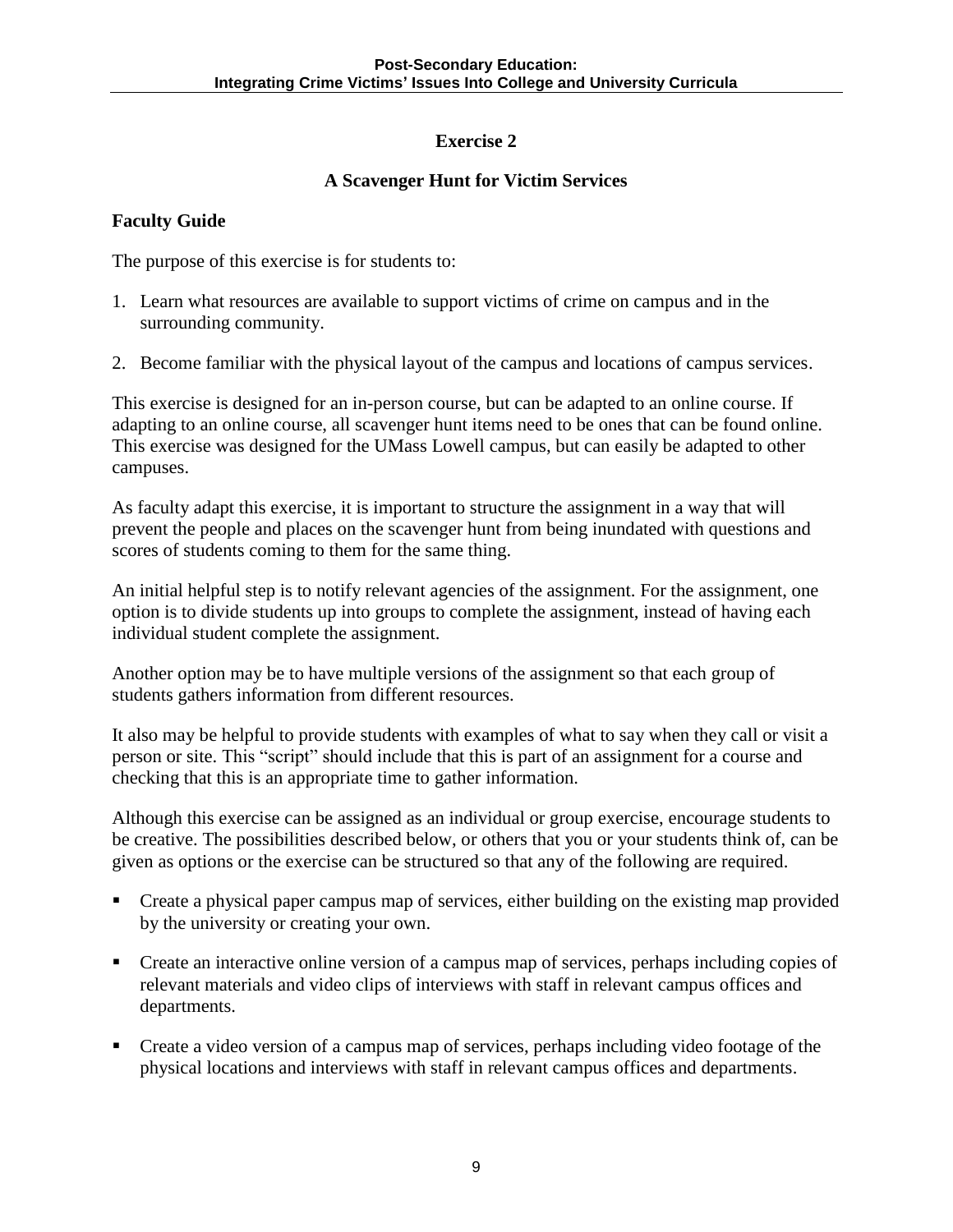Please note that some of these options need students to have access to video and/or still digital cameras and editing software. Although many students may have these already (cameras are often a part of their cell phones), you will want to coordinate ahead of time with your campus' media services to make the necessary equipment and software available for students.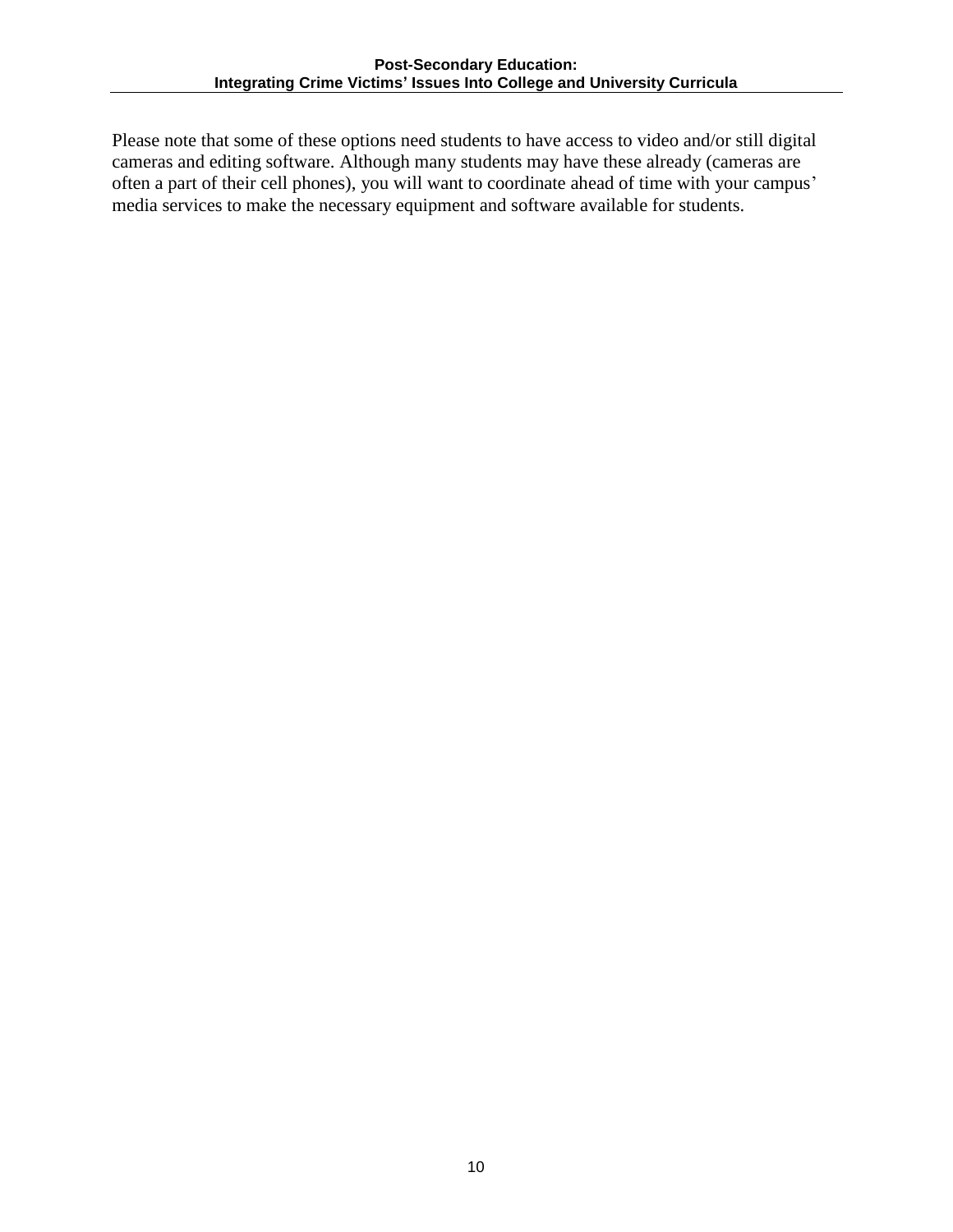### **A Scavenger Hunt for Victim Services**

This activity was developed for UMass Lowell. Faculty will need to modify the questions and answers for their own campus.

For each on campus site that the scavenger hunt requires you to visit, include information in your assignment on:

- What services or support they offer for students who have been victims of crime
- How to access those services for example, location, contact numbers, Web sites, eligibility requirements, hours available, and cost, if any.

Answer the questions below by finding and visiting the relevant offices and locations on the UMass Lowell campus:

- 1. What hours is the Student Health Services Office open?
- 2. Find one brochure available at the Counseling Center that might be helpful to victims of crime.
- 3. How would a student living in Fox Hall use UMass Lowell transportation to get to a 3 p.m. counseling appointment at the Counseling Center?
- 4. How many steps do you have to take to get from Student Health Services to Campus Ministries?
- 5. Find one brochure available at the Campus Police Department that would be helpful to victims of crime.

Answer the questions below by using the Internet, calling on the phone, or visiting the relevant offices and locations in Lowell and the surrounding area:

- 1. What places in Lowell can help students file for a restraining order (209A protective order in Massachusetts)? How far are those places from campus?
- 2. Where is the FOCUS program located and what services does it provide to help victims of crime?
- 3. Using public transportation, how would a student living in Sheehy Hall get to the Center for Hope and Healing?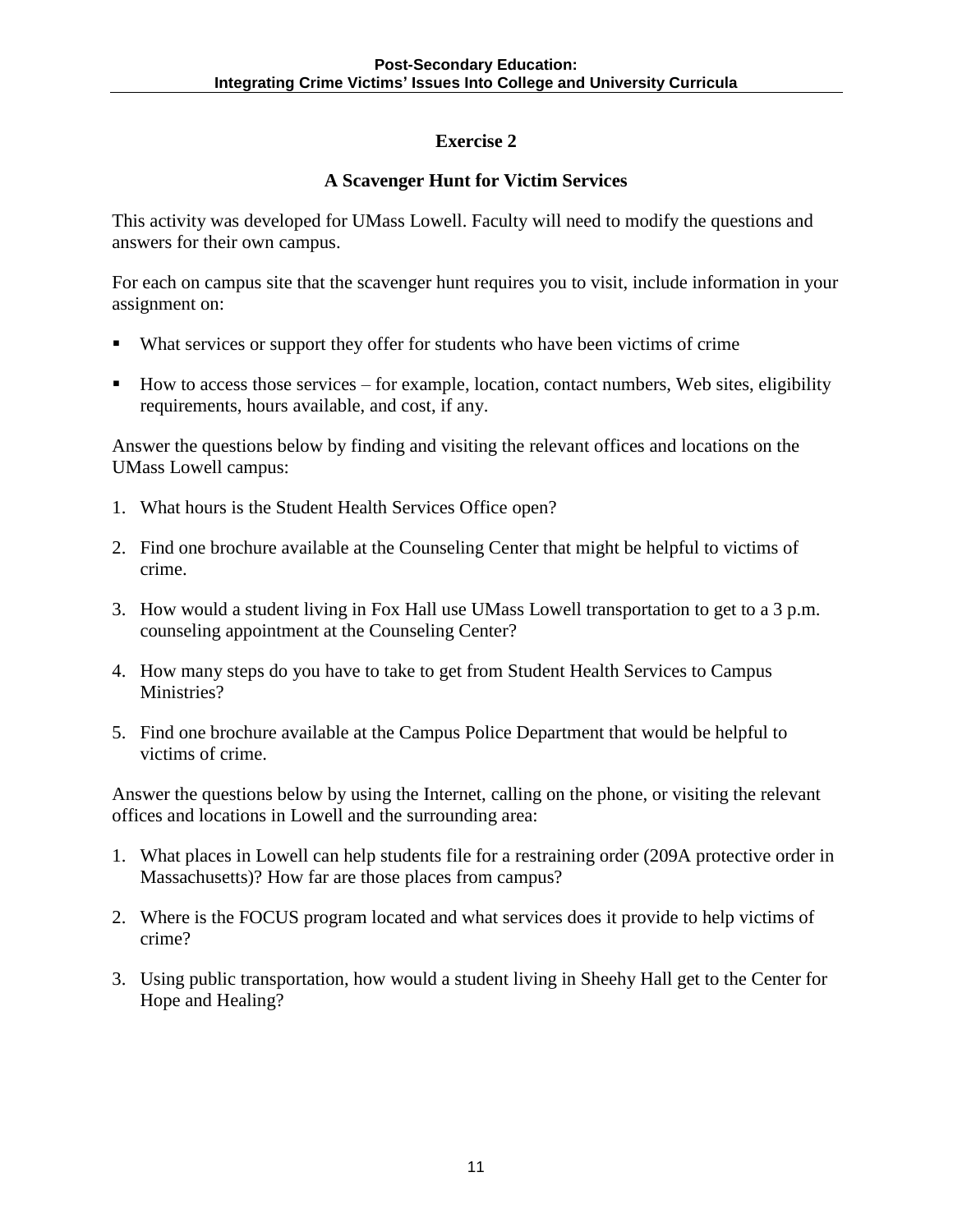### **Caring for Others:**

### **Building Empathy Writing Assignment**

### **Faculty Guide**

One goal of the *Providing Care and Support for Victims of Crime* program is to teach students how to care and be present for victims of crime, which includes building empathy. This exercise is a short writing assignment to help students understand how victimization may impact people so they can identify with and build empathy for victims of crime. This involves using short videos or readings from victims of crime, and asking students to write a short response paper.

While disclosures are relatively infrequent, this is an assignment that may lead some students to disclose their own experiences with victimization. This is not a reason to avoid this exercise or to be nervous. Clear and easy guidelines are provided in *Teaching About Criminal Victimization: Guidelines for Faculty*. Below are a few key points:

- When introducing the assignment, if the papers are going to be exchanged between students for discussion, make that clear so that students do not write anything they would not want to share with their classmates.
- Let students know that these stories can be emotionally difficult to read or view. If after reading or viewing students feel upset or in need of support, they can refer to the resources on their CPR card (if the *Providing Care and Support for Victims of Crime* program has already been presented in class), to the list of resources included with this assignment, or to a list of or links to resources on any course Web site. Students can also seek out the support of a trusted family member or friend.
- For students who feel this assignment will be too emotionally difficult, be prepared with options for alternate assignments for them to complete.

Possible prompts for the response paper include:

- Discuss the variety of victim responses to crime: What did they say, do and feel? Were there any reactions that were consistent across more than one story? What, if anything, about the reactions surprised you?
- How did those around the victims (such as family, friends, co-workers, criminal justice system personnel) respond to the victim? What did other people do that the victims in the videos/readings found helpful? What did other people do that the victims did not find helpful? What do you think of their responses?
- What kind of assistance or resources were the victims provided? Were there any resources consistently provided? How have these resources helped or not helped? hat other assistance or resources might the victims need?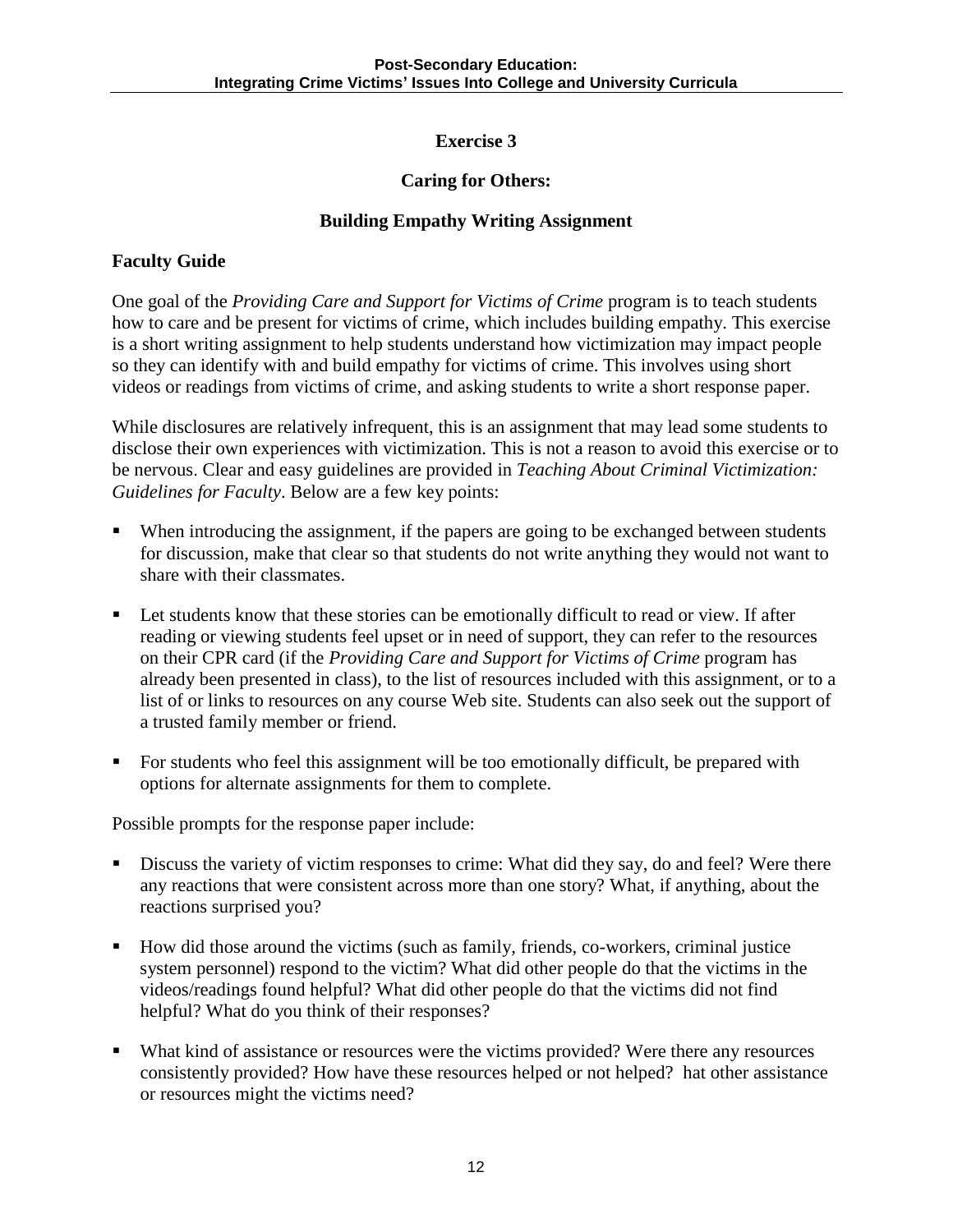The writing assignment may be followed up in class in a number of ways:

- Full class discussion of the papers.
- Small group work, where students read each others' papers and discuss them.

This exercise may also be adapted to other formats not using a writing assignment:

- View of the video segments in class with related discussion.
- Assign the readings out of class for discussion in class.

In either of these cases, the writing prompts above can be used as for class discussion questions.

#### **Resources:**

Faculty can select for themselves which video segments or readings to use. The best practice is to use at least three video segments or readings so students are exposed to a diversity of victim responses.

#### **Suggested Media**

*Victim Impact: Listen and Learn* (U.S. Department of Justice, Office for Victims of Crime). This is 14 short segments with victims of crime (total running time: 57 minutes). Some of the segments that have worked well in the past are #2: Alan and #9: Teri. The segments are available multiple ways.

- 1) Files of each of the 14 segments are available for download through the Office for Victims of Crime Training and Technical Assistance Center (OVC TTAC) at [https://www.ovcttac.gov/victimimpact/presenters\\_toolbox.cfm](https://www.ovcttac.gov/victimimpact/presenters_toolbox.cfm)
- 2) The video in its entirety is available on YouTube: [http://www.youtube.com/watch?v=\\_ghpl4vDZ3s](http://www.youtube.com/watch?v=_ghpl4vDZ3s)
- 3) A DVD is available from the U.S. Department of Justice, Office of Justice Programs, Office for Victims of Crime. The DVD is free and shipping and handling is \$5. It can be ordered from their Web site:<http://www.ojp.usdoj.gov/ovc/library/videoclips.html>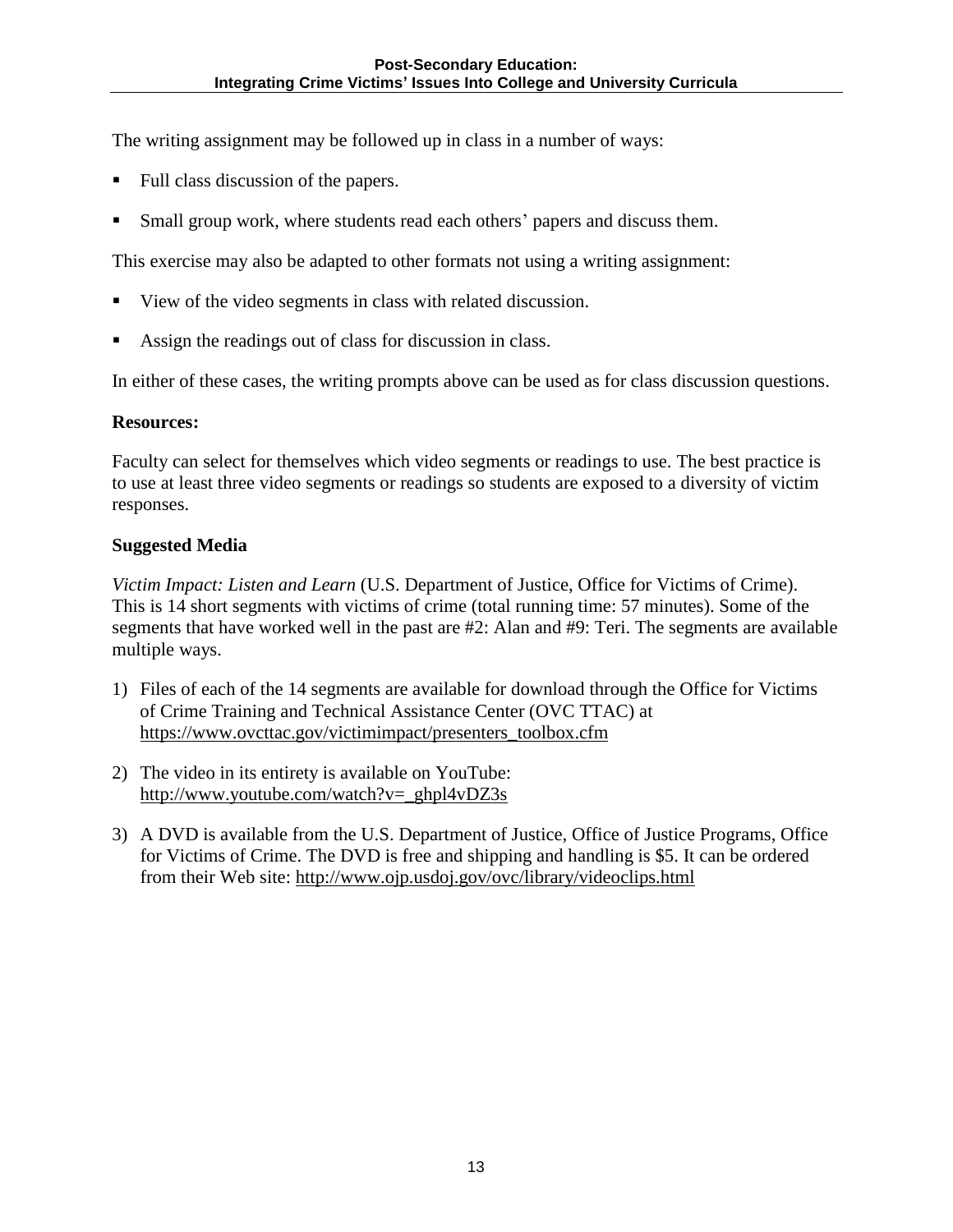The Office for Victims of Crime has a wide selection of videos that may be appropriate for this assignment, depending on discipline. For example, for journalism students clips from the *News Media's Coverage of Crime and Victimization* may be appropriate. For criminal justice students, particularly those interested in law enforcement, the *First Response to Victims of Crime* produced by the National Sheriffs' Association, provides some helpful clips. These (and other DVDs) can be ordered from the Office for Victims of Crime Web site [\(www.ojp.usdoj.gov/ovc/welcome.html\)](http://www.ojp.usdoj.gov/ovc/welcome.html) and also can be found on YouTube.

#### **Suggested Readings**

*Transcending: Reflections of Crime Victims* (2001) by Howard Zehr. This paperback book with photos is published by Good Books and is available through major online retailers. The list price is \$18.95.

Victim impact statements from the federal prosecution of Bernie Madoff. There are available online by searching for "victim impact statements Bernie Madoff." Some of the statements that have worked well in past classes are those by Ronnie Sue and Dominic, Norma Hill, Carla Hirschhorn, and Caren Low.

Victim impact statement written by Nancy McAlley on behalf of her daughter Jane Mosher-Buyno. This is included along with this exercise and is used with permission of Nancy McAlley.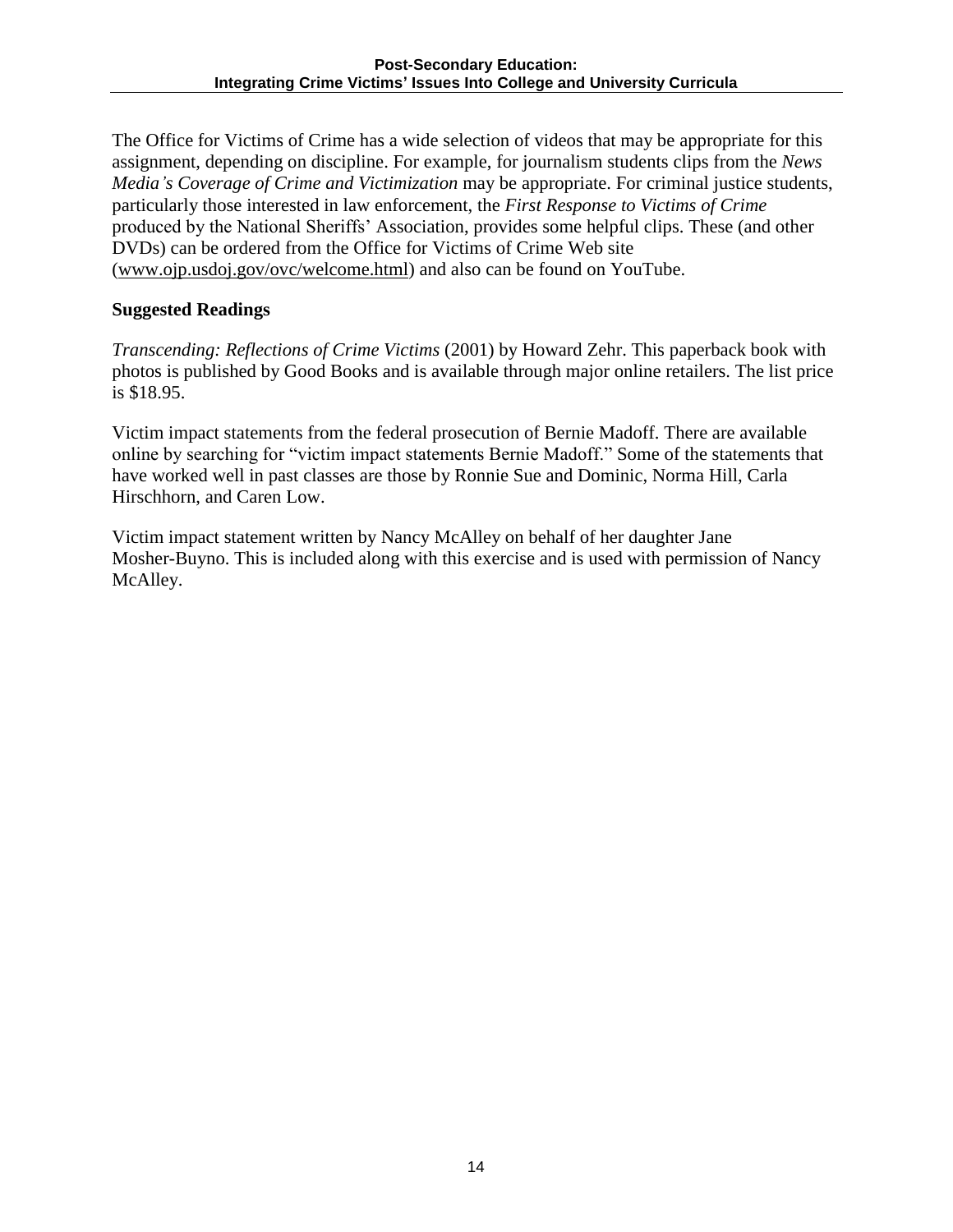#### **Caring for Others:**

#### **Building Empathy Writing Assignment**

For this assignment, you will either:

Read three victim impact statements.

#### OR

■ View three short segments of victim stories.

After reading or viewing, please write a short two- page paper addressing the questions below:

- Discuss the variety of victim responses to crime: What did they say, do and feel? Were there any reactions that were consistent across more than one story? What, if anything, about the reactions surprised you?
- How did those around the victims (such as family, friends, co-workers, criminal justice system personnel) respond to the victim? What did other people do that the victims in the videos/readings found helpful? What did other people do that the victims did not find helpful? What do you think of their responses?
- What kind of assistance or resources were the victims provided with? Were there any resources consistently provided? How have these resources helped or not helped? What other assistance or resources might the victims need?

Stories from victims of crime can be difficult to read or watch. If you feel upset or in need of support after viewing or reading the stories, there is support available. Please refer to the CPR Resource Card you received as a part of the *Providing Care and Support for Victims of Crime* class or refer to the resources listed below. Faculty will need to modify these resources for their own campus.

#### *On Campus*

UMass Lowell Counseling Center 978-934-4331

UMass Lowell Student Health Services 978-934-4991

UMass Lowell Police (nonemergency) 978-934-2398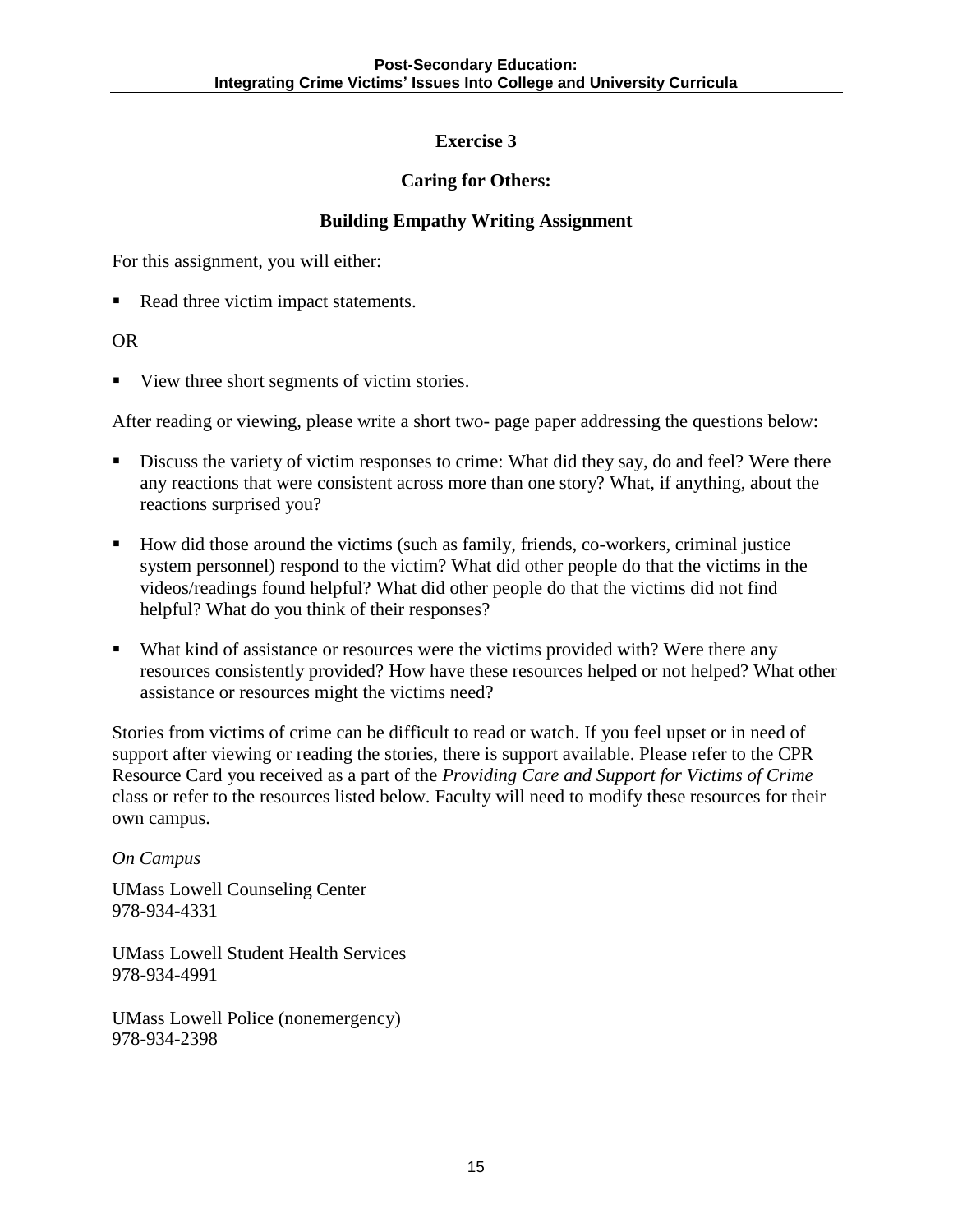*Off Campus* 

Alternative House 24 Hour Crisis Hotline (Domestic Violence) 888-291-6228 [www.alternative-house.org](http://www.alternative-house.org/)

FOCUS Program (Victims of Violent Crime and Drunk Driving)of Mental Health Association of Greater Lowell 978-458-6282 www.mhalowell.org/focus

Center for Hope and Healing 24 Hour Hotline (Rape and Sexual Assault) 800-842-5212 www.centerforhopehealing.org

Massachusetts Office for Victim Assistance 617-727-5200 MOVA.state.ma.us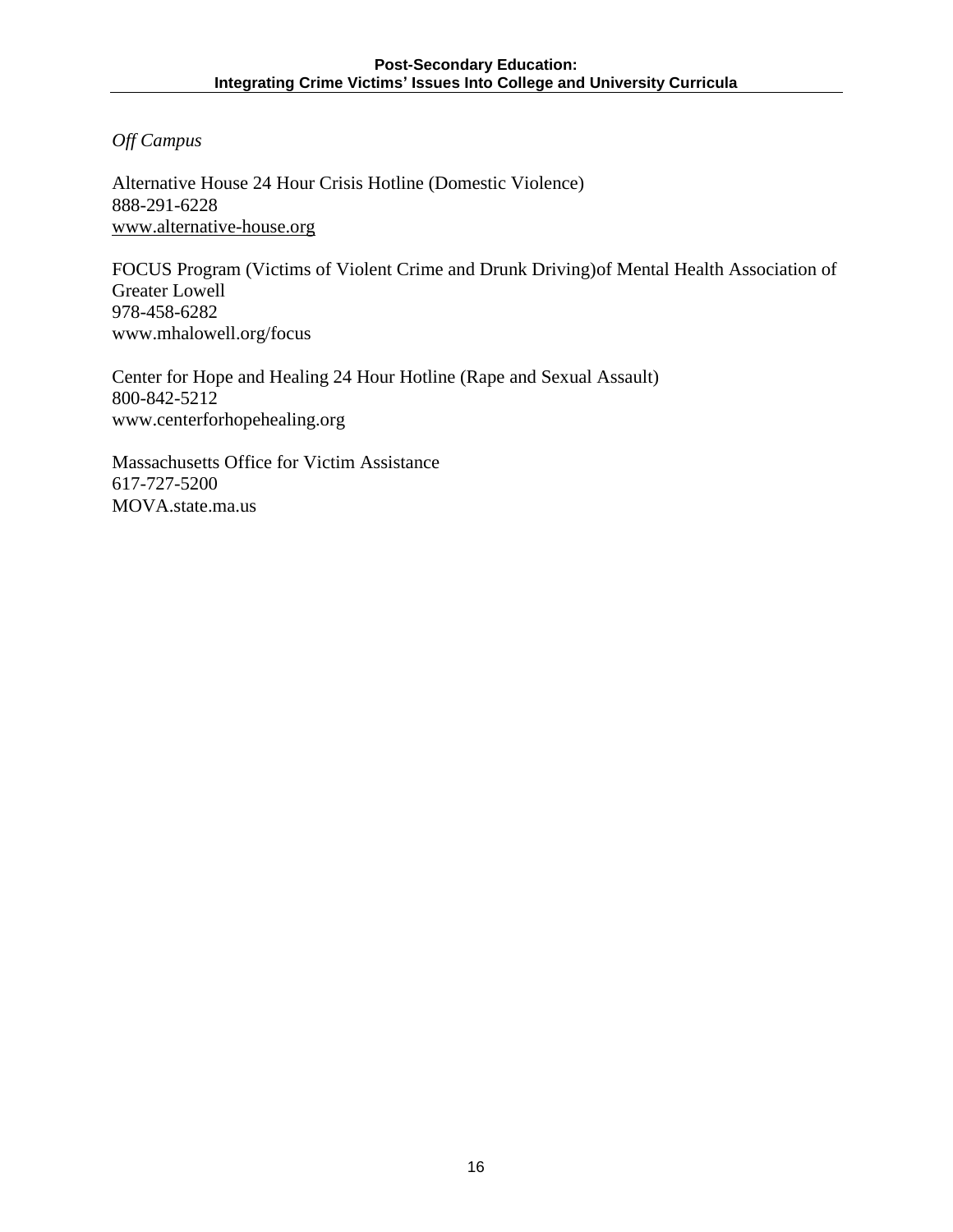#### **Victim Impact Statement for Jane Mosher-Buyno\***

#### **Written and Spoken by her Mother, Nancy McAlley**

Your honor, I would like to express to the court and Jacquinda, what the impact of my daughter Jane's death has had on my life. Jane was 25 years old and the mother of Serenity who was 3 years old. There is no way to bring Jane back to us, but today I want to speak to her, so the court and Jacquinda can hear my pain.

Jane, when I heard about your death and the police said that you had been shot by Jacquinda, I felt numb. I was in shock, I couldn't move. All I could think about was getting to you. It didn't matter that you were gone. I needed to be near you and Serenity needed us. I started crying and cried all day long. I cried in the car all the way to Virginia. I cried at the police station when we talked about you and what had happened. We asked if we could please see you. I cried myself to sleep that night.

We were not able to have Serenity stay with us. They didn't know who the family was and she had been put in the care of social services. It was a Friday and we wouldn't be able to have her until Monday. Not only did we have to deal with the pain of losing you, we could not even have Serenity, your daughter, with us.

The next day we had to go through your personal belongings. I don't know how I functioned as well as I did. I was in shock, numb. I only knew that we had to get this done. We would not be in Virginia again for a long time. I was so sad to see the clothes you wore, the jacket that used to keep you warm, the pictures of your daughter Serenity, that you had up in the house. I remembered how you were so proud of her and took her with you everywhere you went. I am devastated that she will never be able to share the love of life that you were able to bring to all the lives of your daycare children and others.

You often come into my mind with your big smile and laugh. I have lost a wonderful person who was a part of me. You were someone who believed in the goodness of people and trusted, even when warned of danger. I am angry and saddened that I could never convince you of the danger that lurked in your life. I am heartbroken that I will never see you smile or hear you laugh again. I feel so much anger that you had to die such a violent death from someone you trusted. You should have been allowed to live to enrich the lives of all those you had touched.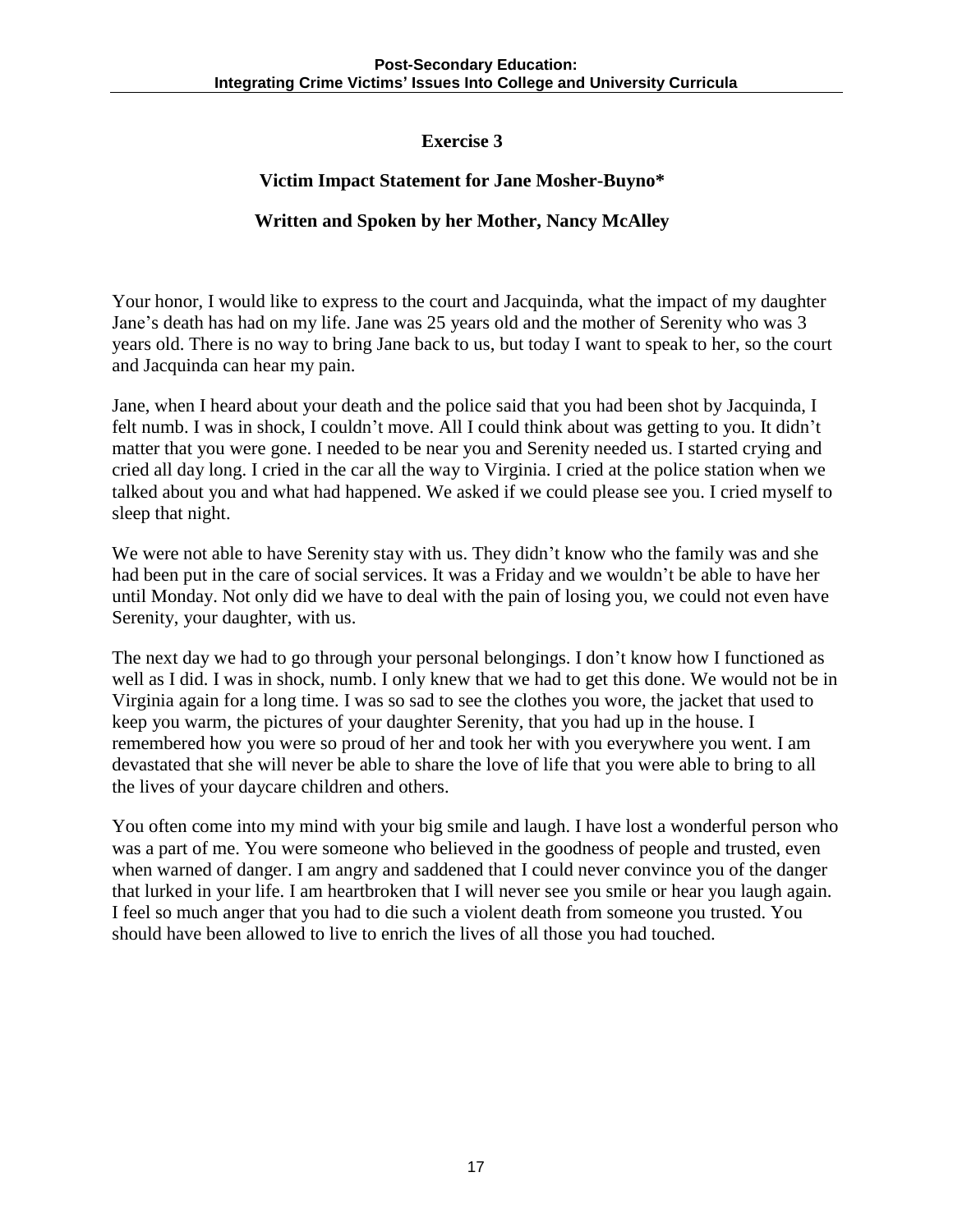When I came home from Virginia I would sit in the house and cry some more. It was like being struck by a lightning bolt and being blown into a million pieces. It was as if a hole had been ripped in me, as if all my skin had been seared with flames. Every cell in my being was rearranged. You were part of me and now you had been fiercely torn from my soul. How was I ever going to heal? Would I ever smile again? I used to go to work and cry while I was working. I didn't know if the tears would ever stop.

Eventually the tears would stop for short times, but they always come back. They still do. I can be going about my day and some small thing will trigger a memory of you and I will start to cry. Just as it takes an enormous amount of time to heal seared skin, it will take as long and maybe longer to heal my seared soul. The violence that took you from me is not a one-time act of violence. It has been repeated and affected me every day since.

After this first happened, I couldn't work. Some days I would just have to go home. I would go to work but I was not able to function. I have had to see a counselor to help me rearrange my life. Some of my close friends have gone because they don't understand the changes. I still have days when you are with me and I am not able to function. This act of violence will never be silenced. It is repeated in my head almost every day. My sleep at night is restless. My dreams are frequently riddled with images of you and your last moments; I wake up many times a night and often have trouble returning to sleep. I always feared that this day might come.

Jane, I hope that your death will not be in vain, that Jacquinda and others may learn from this tragedy. You did not deserve to meet such a violent end. Having to come here and speak to the court about this has brought it to the surface and renewed the pain that had started to heal. My wounds are open again and I am not sure if they will ever close.

**\***This statement was first published in the Summer 2009 Newsletter of Survivors of Homicide, Inc. in Connecticut. It is shared with the permission of Nancy McAlley.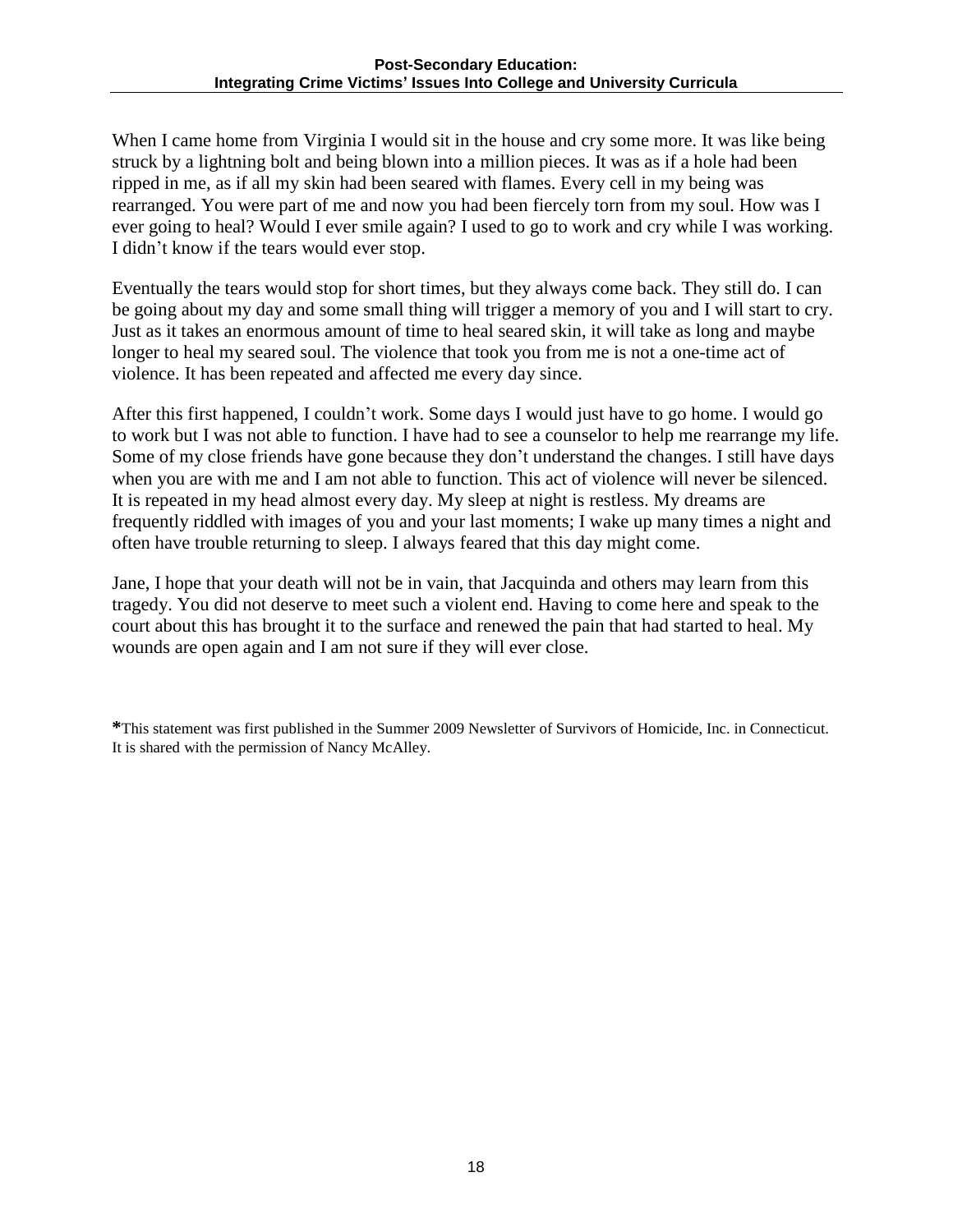#### **CPR Beyond This Classroom:**

#### **Victim Services Learning and Careers**

Exposure to topics in class can introduce students to new potential career paths, including victim services or other professions that come into contact with victims. This exercise:

- Helps students think about planning their academic career by considering options for courses, internships, and service learning.
- Helps students discover campus and community opportunities outside the classroom through students groups and volunteering for community organizations.
- Helps students think about planning potential career paths beyond their college/university career.
- Links students to staff on campus and community members.

This exercise is for students to learn about how they could get involved, beyond the *Providing Care and Support for Victims of Crime* program in class, in supporting victims of crime on campus, in their community, and in the future. Faculty will need to revise the research and writing assignments for their own campus. This is accomplished through a research and writing assignment that addresses the following questions:

- What courses and programs are available at UMass Lowell that cover victimization and victims of crime? For this, you will have to use the course catalogue available through registrar's Web site at www.uml.edu/registrar and the search feature on the main UMass Lowell web page.
- What learning opportunities do UMass Lowell and your intended major offer for learning about victims of crime outside the classroom? This may include internships and service learning. Are internships offered or required in your intended major? What is the process for securing an internship?
- What non-academic opportunities are there to work with victims of crime or crime victim issues at UMass Lowell and in the surrounding community? What organizations on campus and in the community support victims? Do they have opportunities for people to get involved, perhaps as volunteers?
- What jobs or careers might include work with victims of crime? Identify one and interview someone in that position or career. In what capacity does that person work with victims of crime? What has been that person's experience working with victims of crime? What advice does she or he have for someone interested in this career?

After considering the answers you found to the questions above, are there any other opportunities for education or careers on victim services you think should be available at UMass Lowell or in the surrounding community? Why?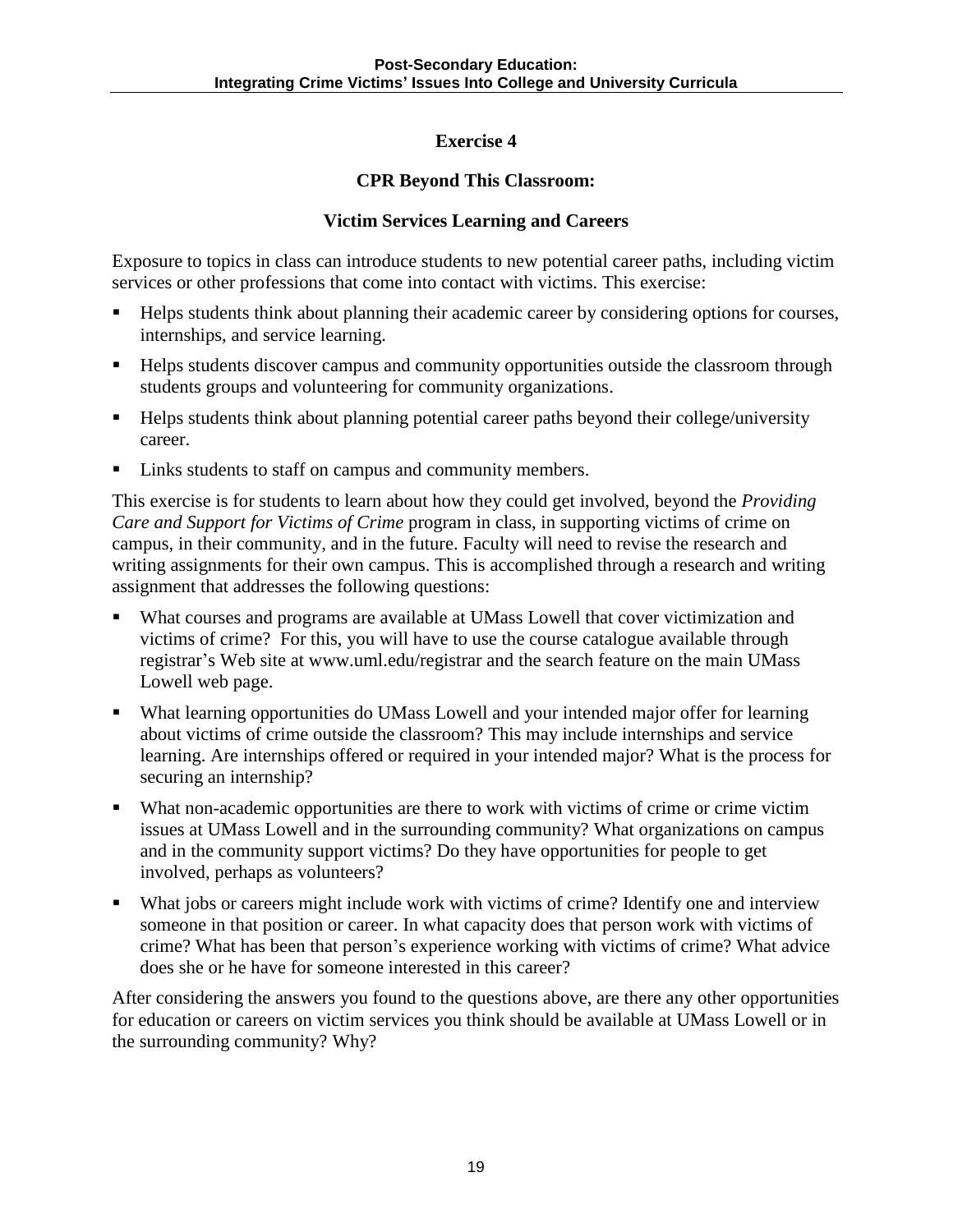#### **CPR Beyond the Classroom:**

#### **Victim Services Learning and Careers**

In a written assignment, please address the questions below. Note that this is not an assignment that can be completed the night before the due date, as it requires you to do some research and conduct a short interview.

- What courses are available at UMass Lowell that cover victimization and victims of crime? For this, you will have to use the course catalogue available through registrar's Web site as well as searching the UMass Lowell Web site.
- What learning opportunities do UMass Lowell and your intended major offer for learning about victims of crime outside the classroom? (Be sure to specify your intended majo; if you have not chosen a major, select one of the ones you are considering.) This may include internships and service learning. Are internships offered or required in your intended major? What is the process for securing an internship?
- What opportunities support victims of crime are available at UMass Lowell and in the surrounding community? What organizations on campus and in the community support victims? Do they have opportunities for people to get involved, perhaps as volunteers?
- What jobs or careers might include work with victims of crime? Identify one and interview someone in that position or career. In what capacity to they work with victims of crime? What has their experience working with victims of crime been? What advice do they have to someone interested in this career?
- After considering the answers you found to the questions above, are there any other opportunities for education or careers on victim services you think should be available at UMass Lowell or in the surrounding community? Why?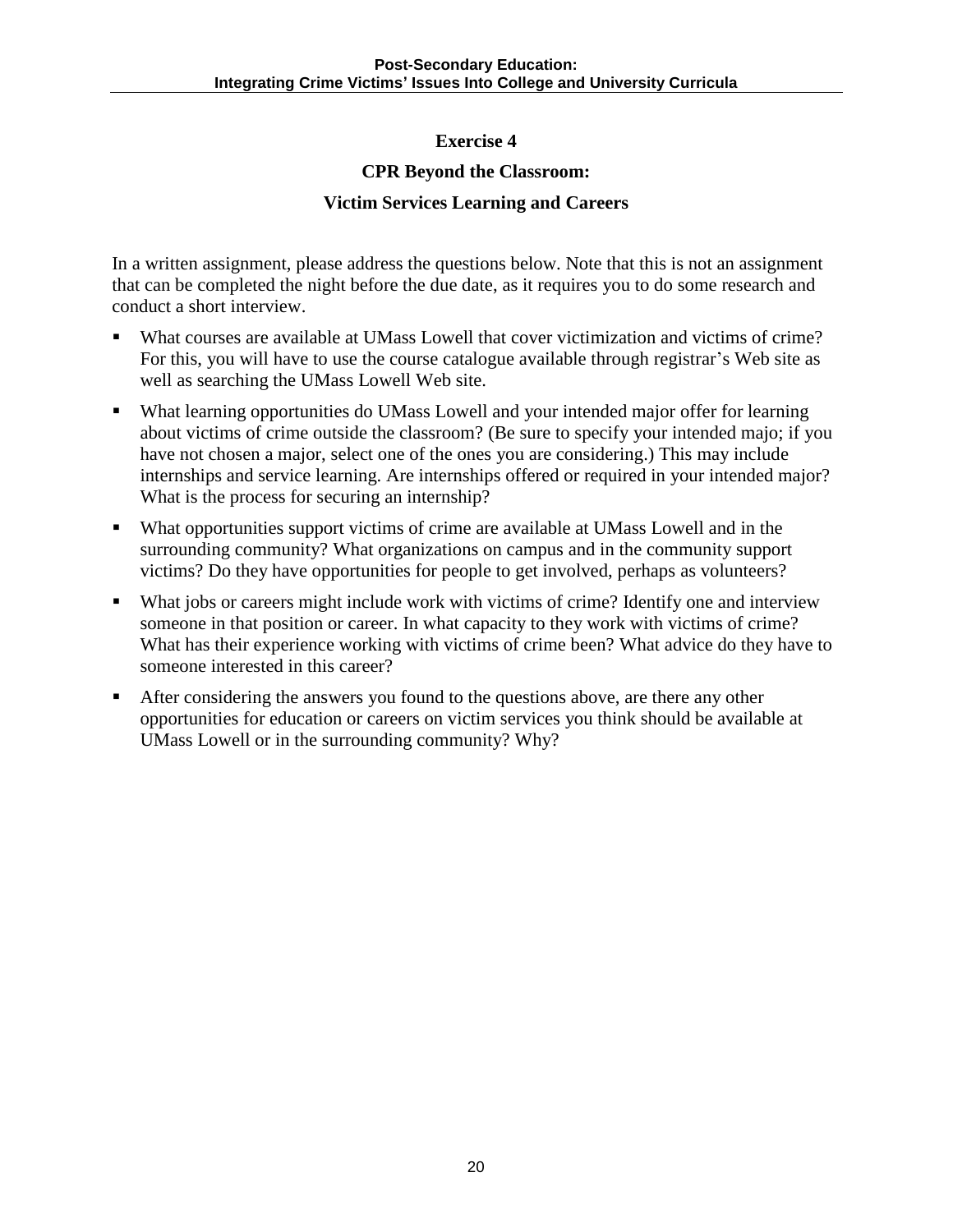### **Services Evaluation for Victims of Crime**

#### **Faculty Guide**

The purpose of this exercise is for students to:

- 1. Learn what resources are available to support victims of crime on campus and in the surrounding community
- 2. Understand what it is like, and the difficulties that can be encountered, in trying to locate and access resources for victims of crime.
- 3. Become familiar with the physical layout of campus and locations of campus services.

Note that this can also be done in an online course or an in person course without a requirement to physically seek services out on campus.

This assignment provides students with a victimization scenario and asks them to find what resources would be available to provide support to the victim.

#### **Step 1:**

Create a victimization scenario or scenarios. This can be as simple as telling students to find resources to help a victim of crime to as elaborate as creating a one-page description of a particular victim (or victims) and the challenges they face. This may mean selecting a particular type of victimization or particular characteristics of a victim that would impact that person's ability to access services. For example, a victim of domestic violence would have some services specific to domestic violence she/he might want to access, such as a shelter. A victim of crime who speaks limited English may have a difficult time finding services she/he can understand and be comfortable using.

It is often helpful either to create a number of different scenarios or have students work on scenarios in groups. Otherwise, even in a class of only 20, the resources students are contacting may become overwhelmed or annoyed by being asked to answer the same questions from so many students. Another way to help avoid this is to encourage students to research as much as they can about resources ahead of time on the Internet, before calling or visiting. This is not as much of a concern for campus-based resources, but can become an issue for off-campus community resources. The use of multiple scenarios also lessens the temptation for students to rely on the work of someone else for the assignment, instead of doing their own.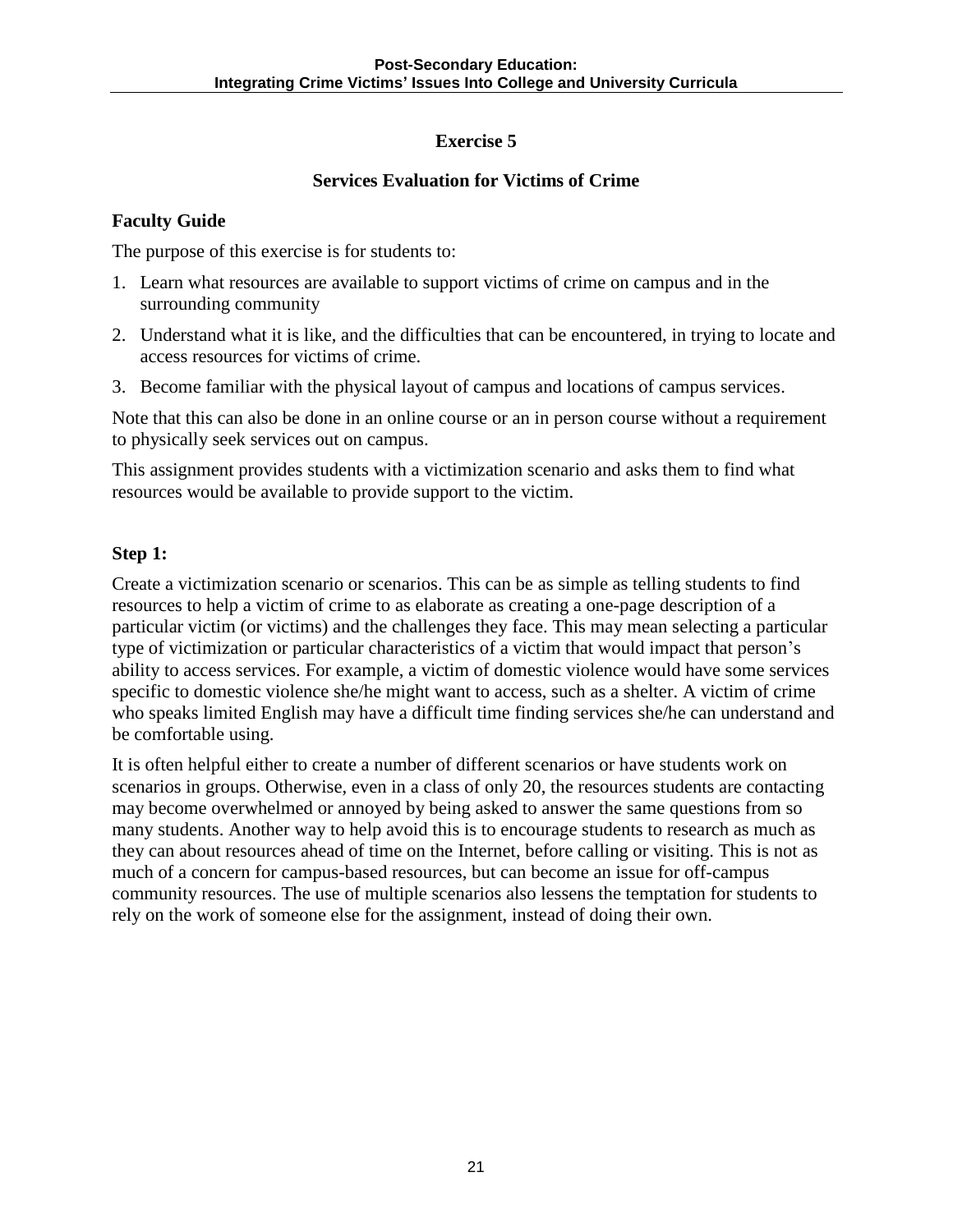### **Step 2:**

Have students locate resources that would be able to provide help and support to the victim(s) in the scenario(s) you have created. You may want to limit this to campus-based resources, or also may want to include the surrounding community. Encourage students to think broadly about places that may be able to provide victims of crime with support and help. For example, victims may be able to get help from their health or property insurance company, not just the police, victim witness advocate in the courthouse, or local domestic violence shelter or rape crisis center. When searching for resources, students should find out at least the following information:

- **Location**
- Hours of operation
- **Eligibility guidelines**
- What service(s) are provided

Make sure that students know not to present themselves as a victim when searching for resources. They should be honest that they are searching for resources for victims of crime as part of an assignment for a college course.

Some categories of resources and services that students may uncover include:

#### *Campus Resources*

- **Campus Counseling Center**
- Campus Ministry
- Campus Police
- Dean of Students/Student Affairs
- Registrar
- Residence Life
- Student Conduct/Judicial Affairs
- Student Health Services

#### *Off Campus Resources*

- Attorneys in private practice
- Child advocacy centers
- Community health centers
- Counselors and therapists in private practice
- Crime victim compensation programs
- **District attorney's/Prosecutor's offices**
- Domestic violence shelters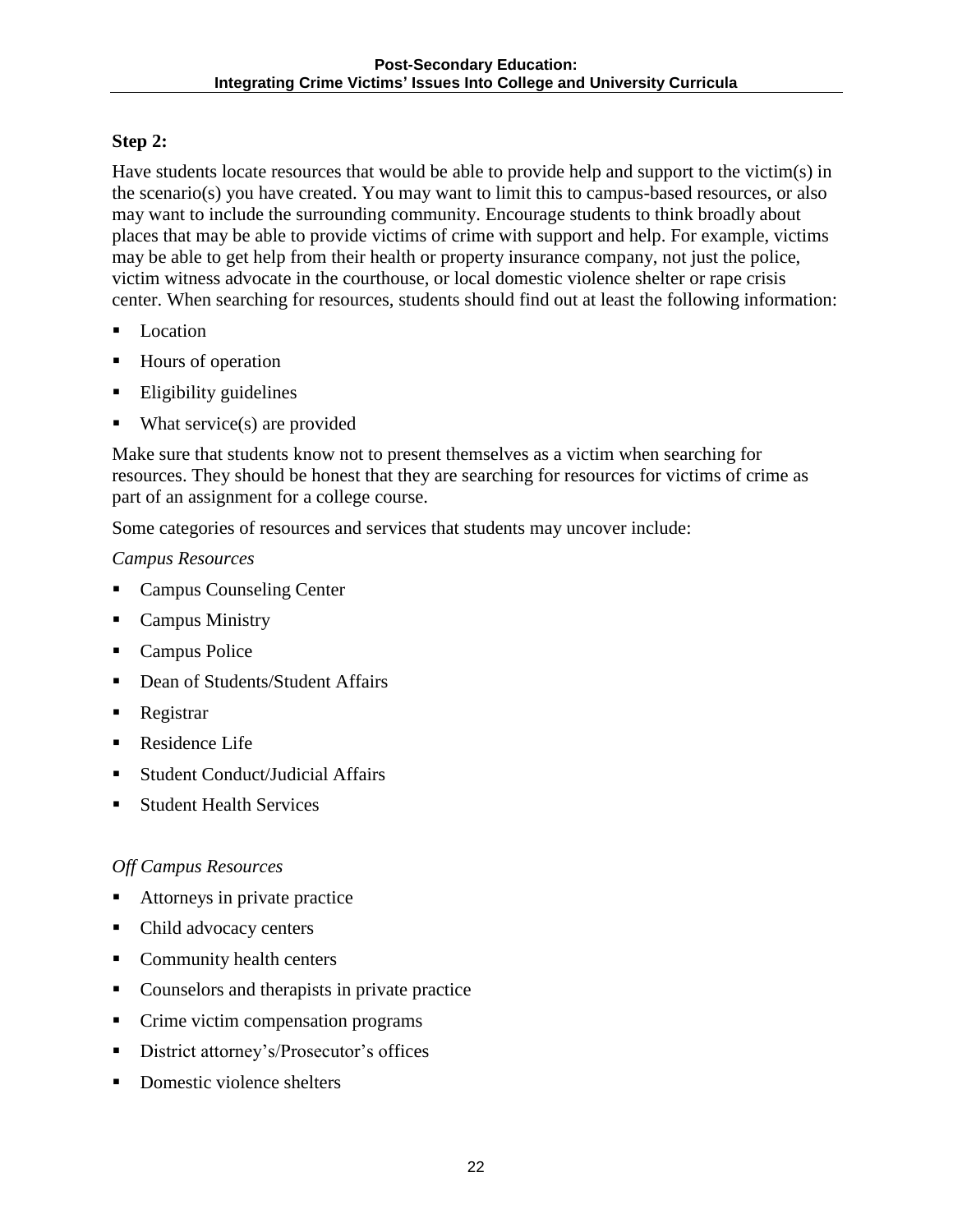- **Employee assistance programs**
- Family justice centers
- **Hospitals**
- Medical practitioners in private practice
- **Peer support groups (e.g., MADD, Survivors of Homicide, Parents Of Murdered Children)**
- Police/Law enforcement
- **Private insurance (property or health)**
- Rape crisis centers
- **Victim services providers**
- Victim-witness advocates (through the criminal justice system)

#### **Step 3:**

Have students provide their assessment of what support and help is and is not available for the victim(s) in their assigned scenario. This may address questions such as:

- Was it difficult to find and access resources? Why?
- Is it difficult to qualify for services? Why?
- What services do you think the victim in your assigned scenario may need that were not available?
- How do you think having to go through the process of finding and accessing services might make the victim of crime in your scenario feel?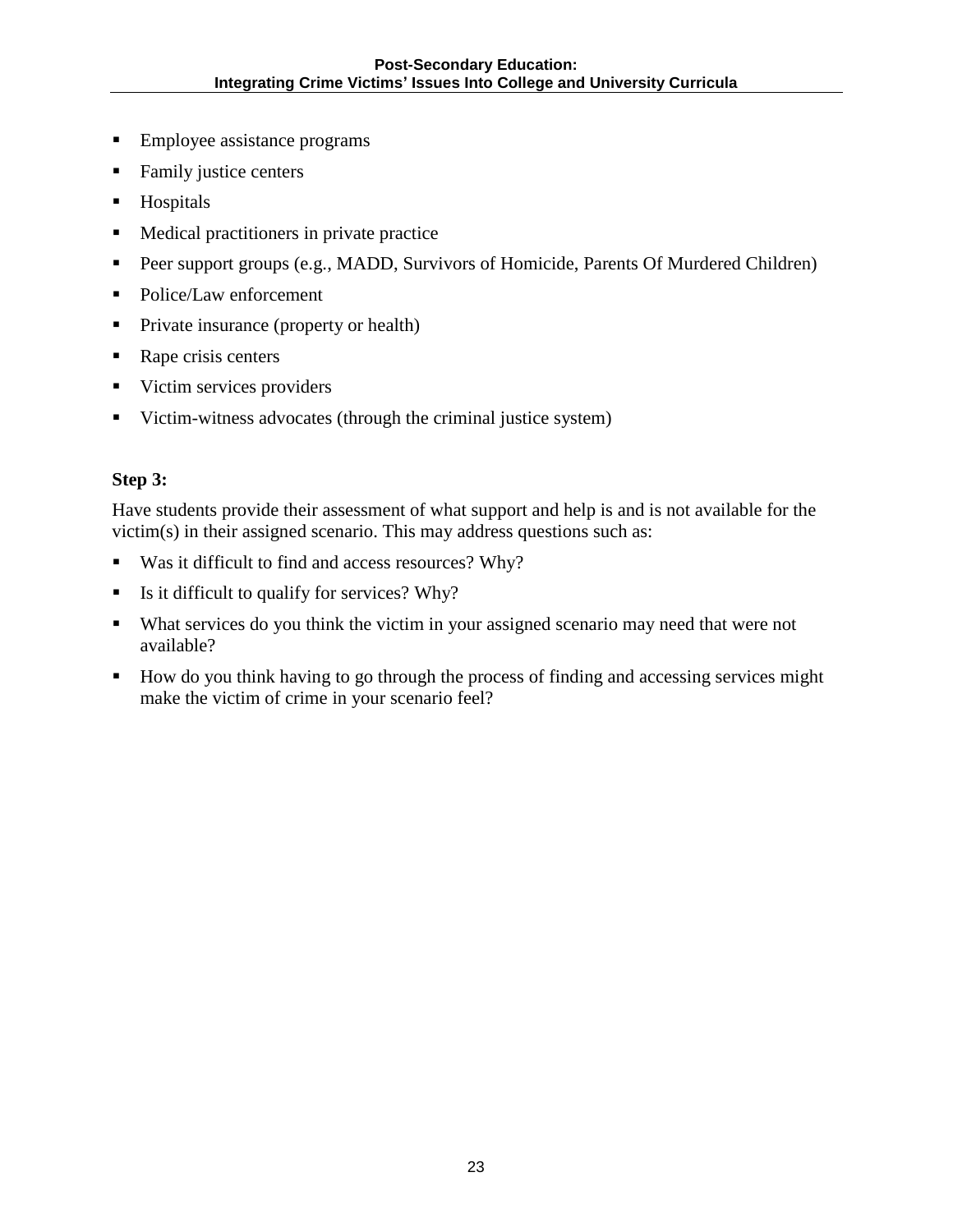### **CPR Guest Speakers**

#### **Faculty Guide:**

The first-year seminar helps to set the tone for students' college careers. As such, it is important for faculty to introduce concepts and practices important to the college or university and students' careers there. The use of guest speakers in a first-year seminar can introduce students to campus and community resources, demonstrate the important linkages across campus and between town and gown, and model faculty-staff and faculty-community collaboration.

There are multiple options for guest speakers that could enhance the classroom experience.

### *Option #1*

Work with an on-campus guest speaker to co-present the *Providing Care and Support for Victims of Crime* PowerPoint program. This would require sharing copies of the *Providing Care and Support for Victims of Crime Curriculum Kit* with the co-presenter and coordinating and practicing ahead of time.

### *Option #2*

Create a panel of guest speakers of on-campus services, off-campus victim services agencies, other appropriate off-campus providers, or a combination of these. Examples of potential speakers in each group are listed below, along with contact information for UMass Lowell and local off-campus resources. Faculty will need to create their own list of potential speakers based on the on-campus and off-campus victim service agencies and other appropriate providers.

*On Campus Services* 

**Dean of Students/Student Affairs**  Cumnock Hall, North Campus 978-934-2100

**The Counseling Center**  363 McGauvran Student Center, South Campus 978-934-4331

### **Student Health Services**

335 McGauvran Student Center, South Campus 978-934-4991 **Campus Ministry** 

McGauvran Student Center, South Campus 978-934-5014 Protestant Campus Minister Imogene Stulken

**Police**  Ball Hall, North Campus 978-934-2398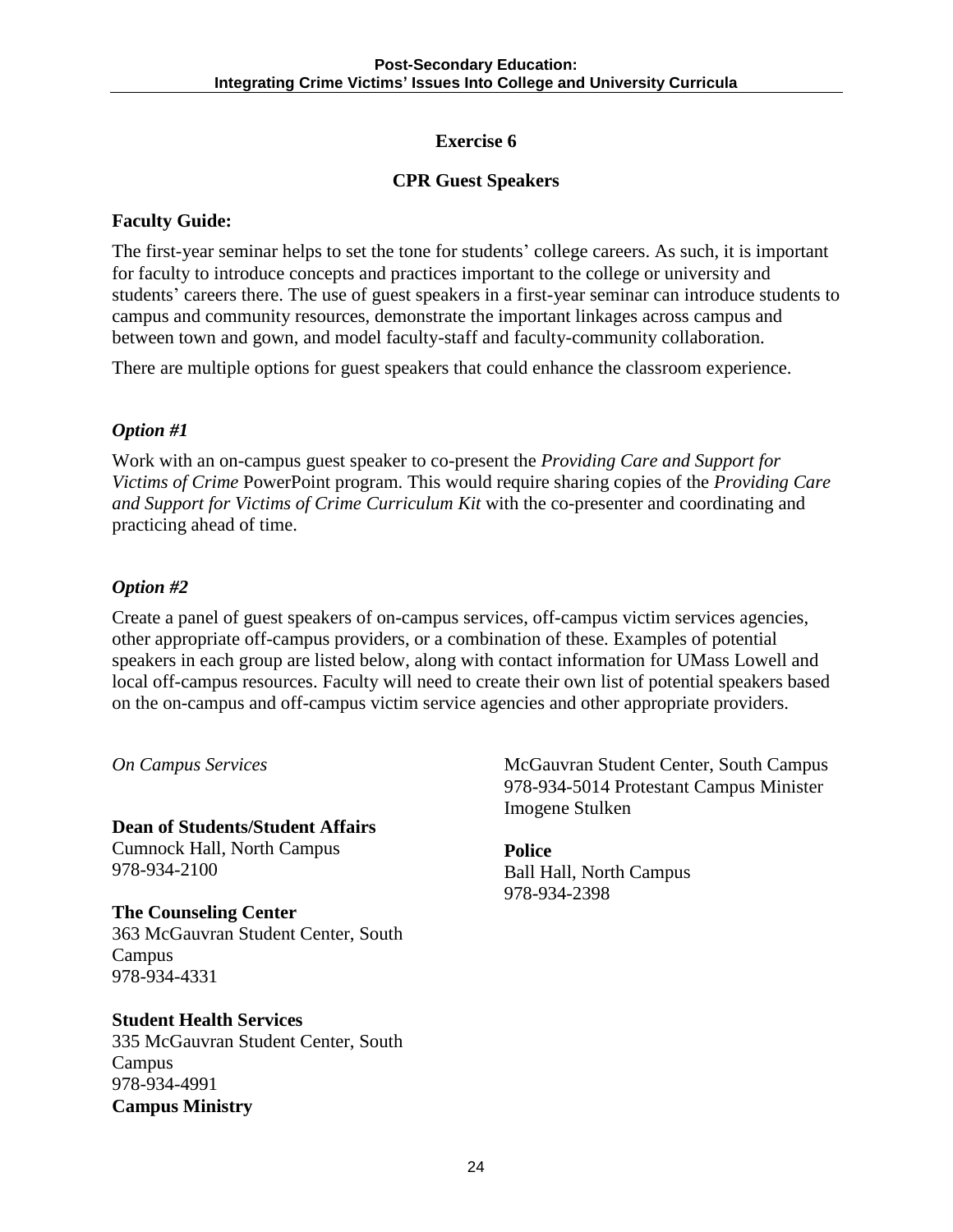#### *Off Campus Services*

#### **Child Advocacy Center Staff**

Middlesex Children's Advocacy Center, Middlesex District Attorney's Office, Child Abuse Unit 781-897-8400

#### **Child Protective Services Staff**

Department of Children and Families Lowell Area Office 978-275-6800

#### **County Victim-Witness Advocates**

Middlesex County District Attorney's Office 781-897-8490

#### **Crime Victim Compensation Program Staff**

Office of Attorney General Martha Coakley Victim Compensation & Assistance Division 617-727-2200 ext.2160

### **Domestic Violence Shelter Agency Staff**

Alternative House 978-937-5777 (ask for Kathy McCarthy or Maria Crooker)

#### **Police**

Lowell Police Department 978-937-3200

## **Prosecutors (e.g., District Attorneys, State's Attorneys)**

Middlesex County District Attorney's Office 781-897-8300

#### **Rape Crisis Center Staff**

Center for Hope and Healing (formerly Rape Crisis Services of Greater Lowell) 978-452-7721 (ask for Daniel Basil Hamilton)

#### **Other Victim Services Agency Staff**

FOCUS Program, Mental Health Association of Greater Lowell 978-458-6282 (ask for Angie Mayorga)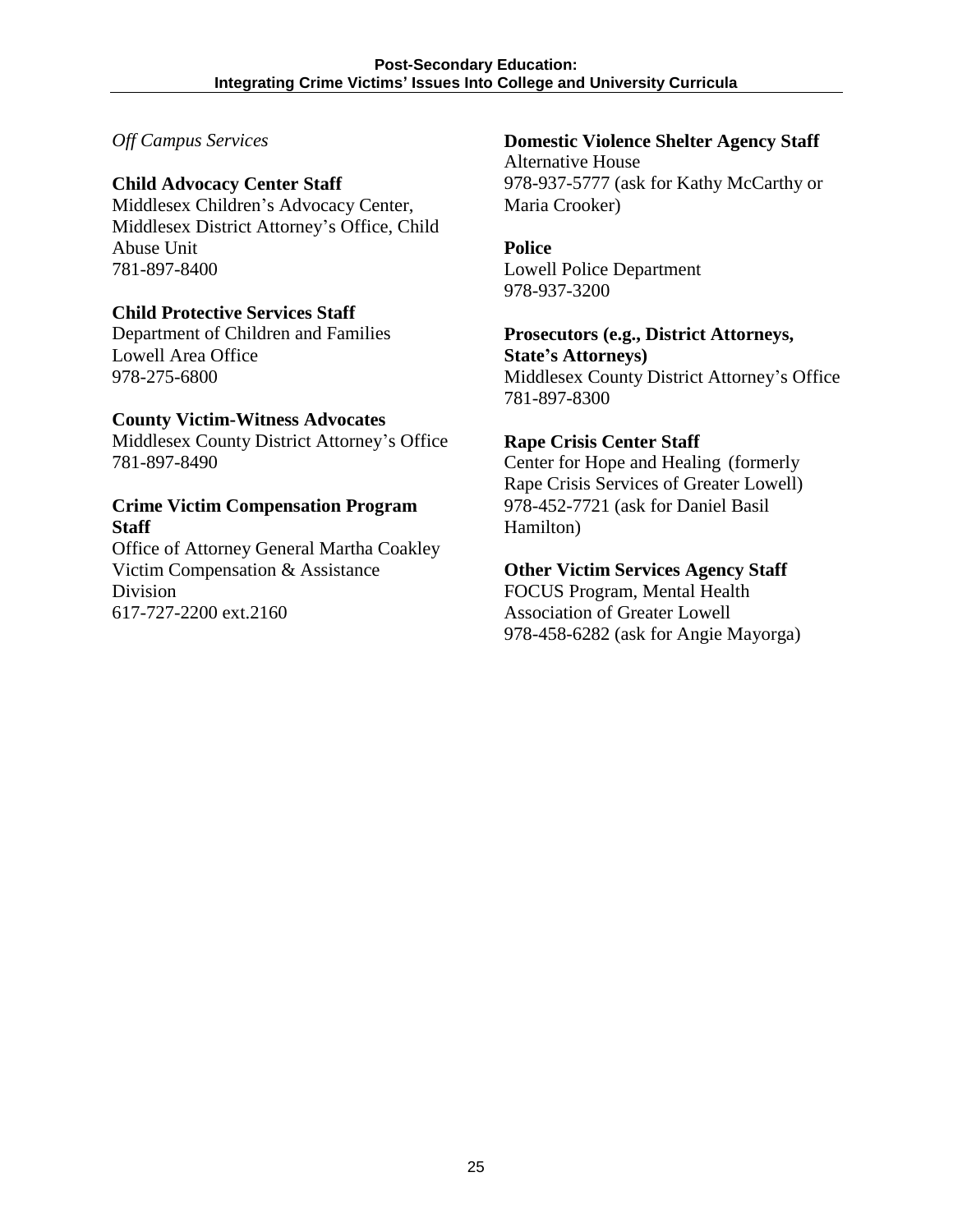#### **Being a First Responder:**

#### **Reaction Paper**

#### **Faculty Guide:**

The *Providing Care and Support for Victims of Crime* program aims to make students aware of the needs of crime victims and then see themselves playing important roles in supporting crime victims to help make our community a safer place. The purpose of this exercise is to reinforce that message.

#### **In a one- to two-page reaction paper, please address the following three questions:**

- 1) Why do you think it is important for victims of crime to receive support from others?
- 2) What role can you play in supporting victims of crime on our campus?
- 3) What do you think the university can do to help support victims of crime?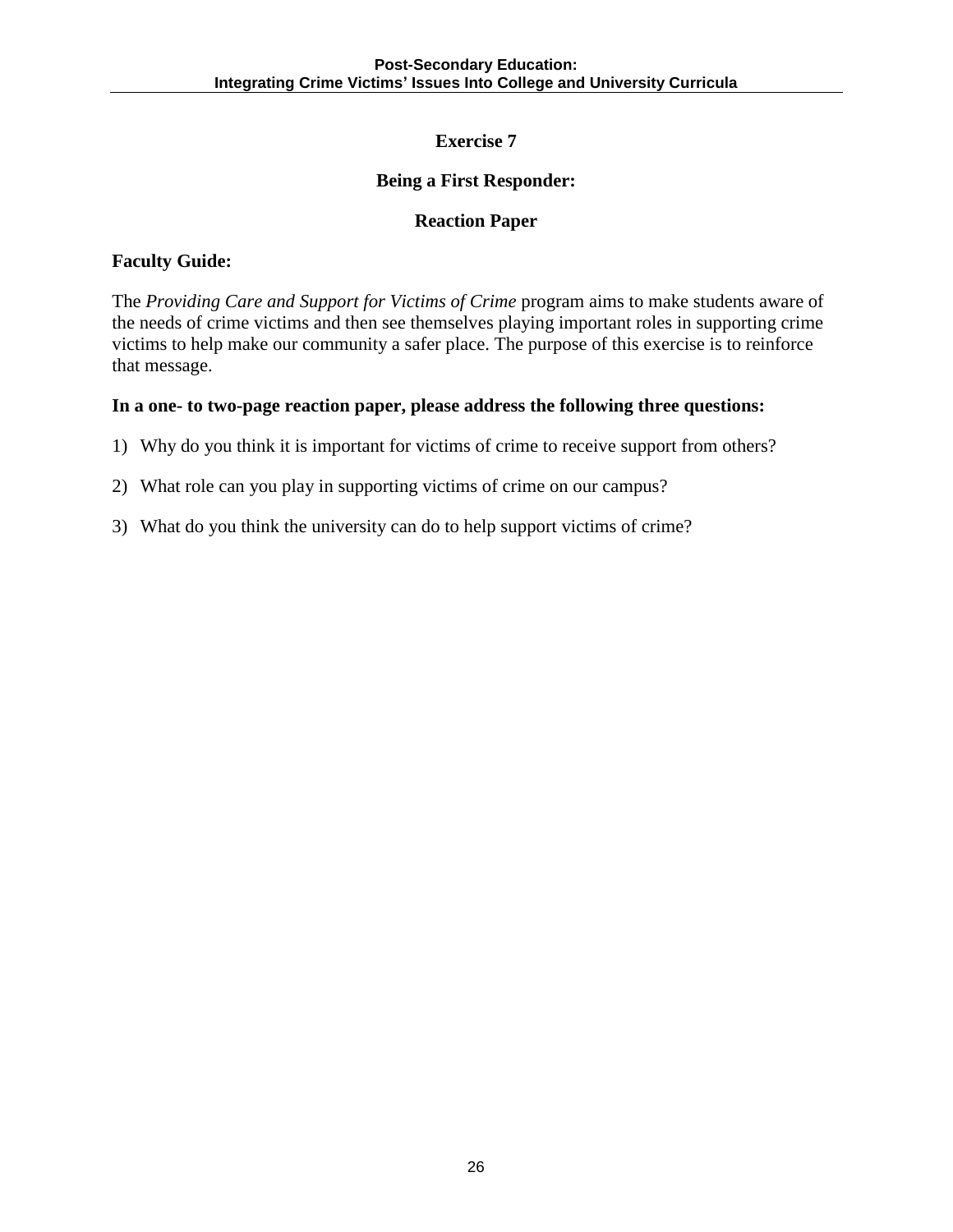#### **Design Your CPR Plan**

#### **Faculty Guide:**

One of the goals of the *Providing Care and Support for Victims of Crime* program is to help students develop skills to appropriately respond when someone in their life discloses an experience with victimization. For many students, this will be the first time they have thought of themselves in this role as a "first responder" to a victim of crime.

As we know, learning is more likely if there is more than a one-time, in-class exposure to an idea or information. To help reinforce for students the notion that they can be helpful sources of support, this exercise requires them to think more concretely about how they would respond to someone who discloses an experience with victimization.

This exercise can be extended by having students discuss their plans together in small groups. This further empowers students in the role of providing helpful support by learning ideas from others and hearing peers modeling supportive behavior.

Either as an in-class exercise or a homework assignment, have students write their own CPR plan. Their plan should include what they would say and then any actions they would take if someone in the student's life disclosed an experience of victimization. In order to take action, students should either create a resource list as a part of the assignment or explain what steps they would need to take to create a resource list. Faculty may alter the assignment by providing students with a scenario where someone shares about a victimization experience, such as a roommate or friend sharing about a sexual assault.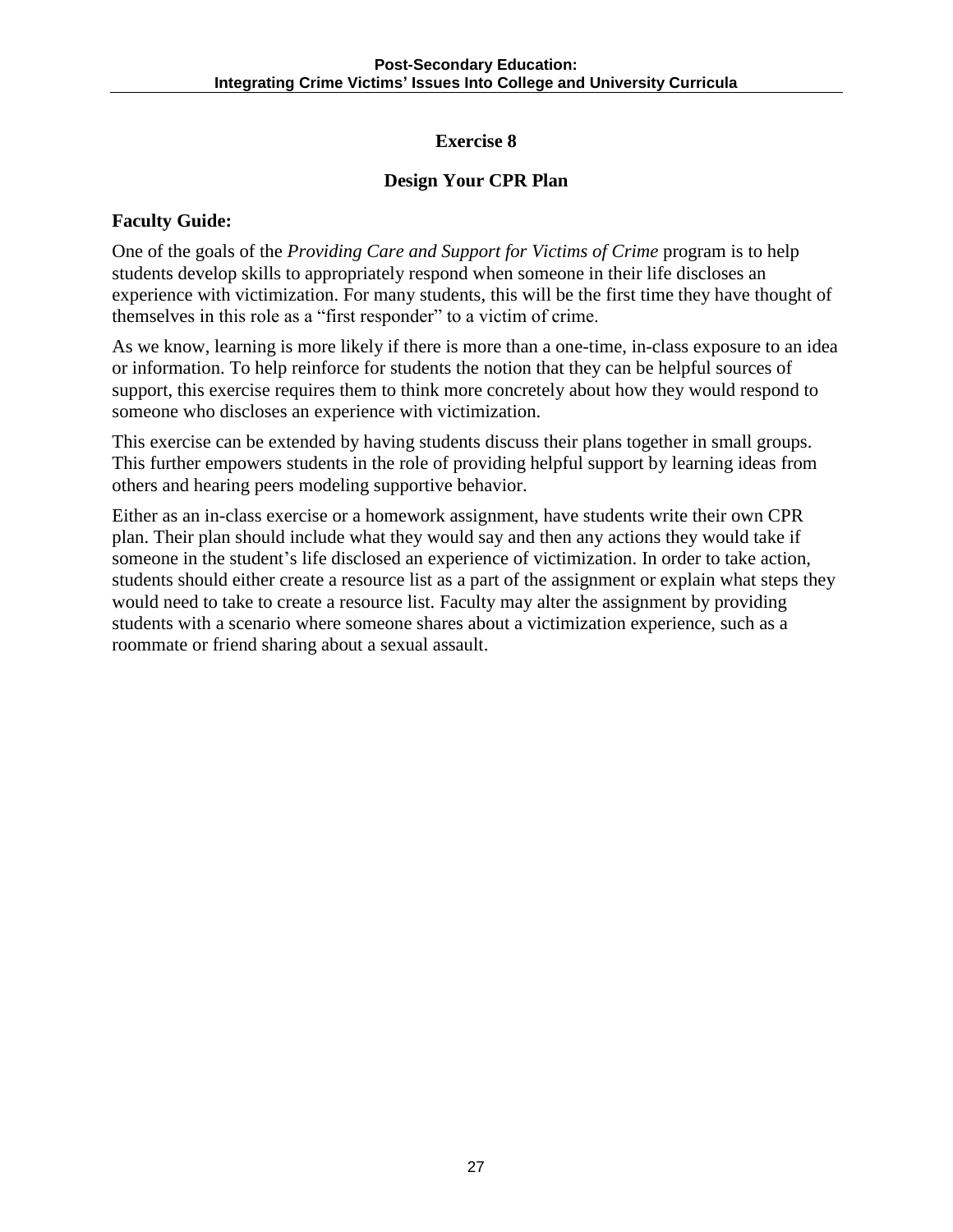### **CPR Quiz**

#### **Faculty Guide:**

One of the goals of the *Providing Care and Support for Victims of Crime* program is to help students develop skills to appropriately respond when someone in their life discloses an experience with victimization. For many students, this will be the first time they have thought of themselves in this role as a "first responder" to a victim of crime.

Most students (like most people) are not initially comfortable with the idea of themselves as a resource for support for victims of crime; or they may think they know how to be helpful but their well-intentioned actions may not be perceived by victims as supportive. As a part of the *Providing Care and Support for Victims of Crime* program, some ideas and examples are provided about what is and is not helpful support for victims of crime. This quiz reinforces those ideas by asking questions about appropriate responses to victims of crime.

This quiz is best used as a discussion tool to remind students that what they say and do, and how they say and do it matters to victims of crime.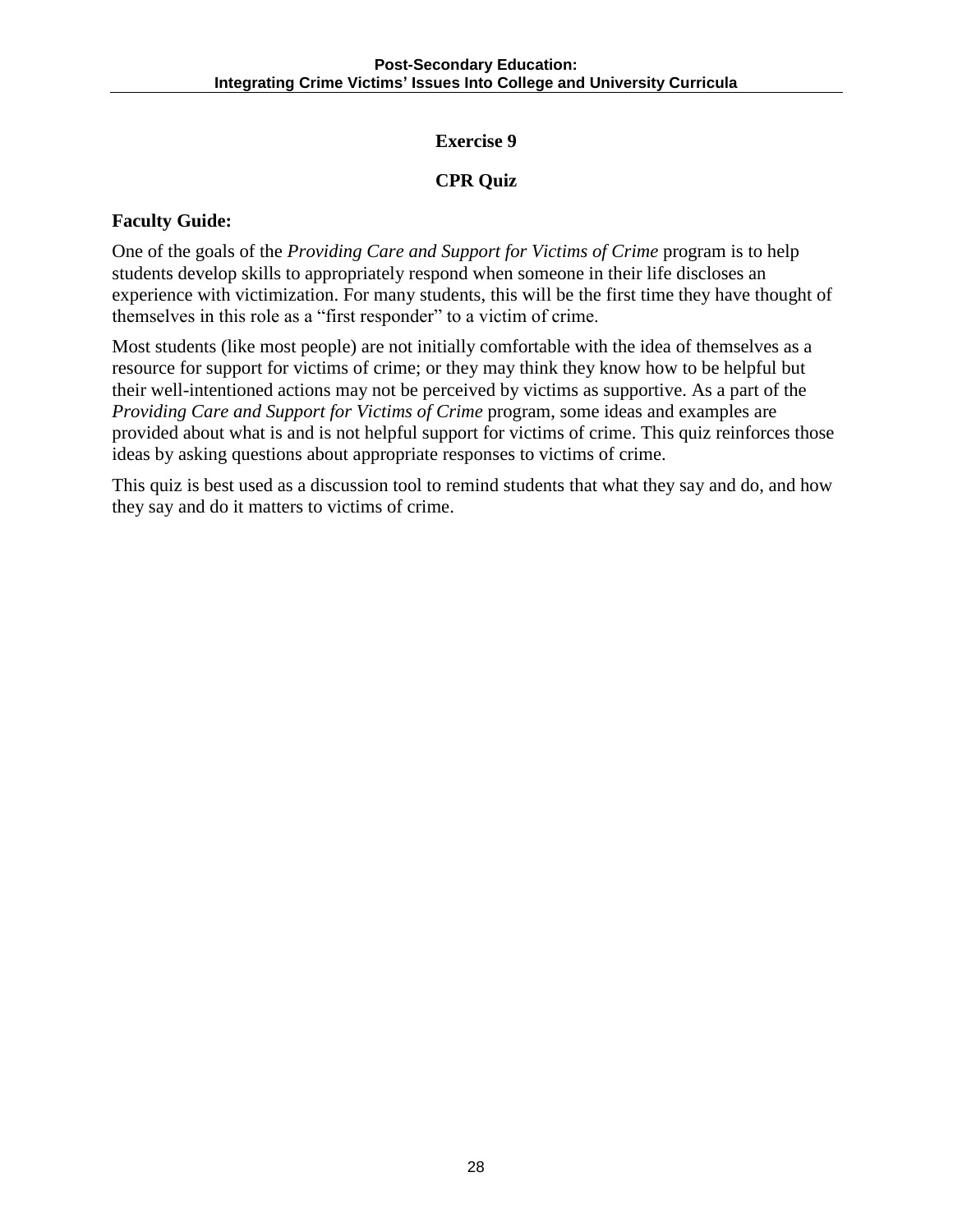### **CPR Quiz**

- 1. Which of the following is an appropriate response when someone tells you that she/he has been a victim of a crime?
	- a. "Oh no! That's terrible!"
	- b. "You must be so strong. I would be a mess."
	- c. "That happened to someone I know and they are fine now so you will be OK."
	- **d. "I am so sorry. What can I do to help you?"**
- 2. If someone tells you that she/he has been a victim of crime, but has not reported it to the police, you should:
	- a. Tell that person to call the police right away
	- b. Call the police to report the crime yourself
	- **c. Tell that person if she/he wants to report it to the police, you can go with her/him**
	- d. Tell that person that the police are not much help to crime victims
- 3. Empathy is:
	- a. Expressing sympathy for a person's loss
	- b. Offering helpful advice to someone who is suffering
	- c. Being a "touchy-feely" person
	- **d. Identifying with the emotional response of another person**
- 4. A typical response for someone to have from being a victim of a violent crime is:
	- a. To show no emotion
	- b. To cry hysterically
	- c. To act like it was not a big deal
	- **d. Any of the above**
- 5. In order to help someone who has been a victim of crime, I should:
	- **a. Listen carefully to what she/he has to say**
	- b. Ask lots of questions so I am clear on what happened
	- c. Share stories of how I've overcome tough times in the past
	- d. Remind her/him that things could be worse